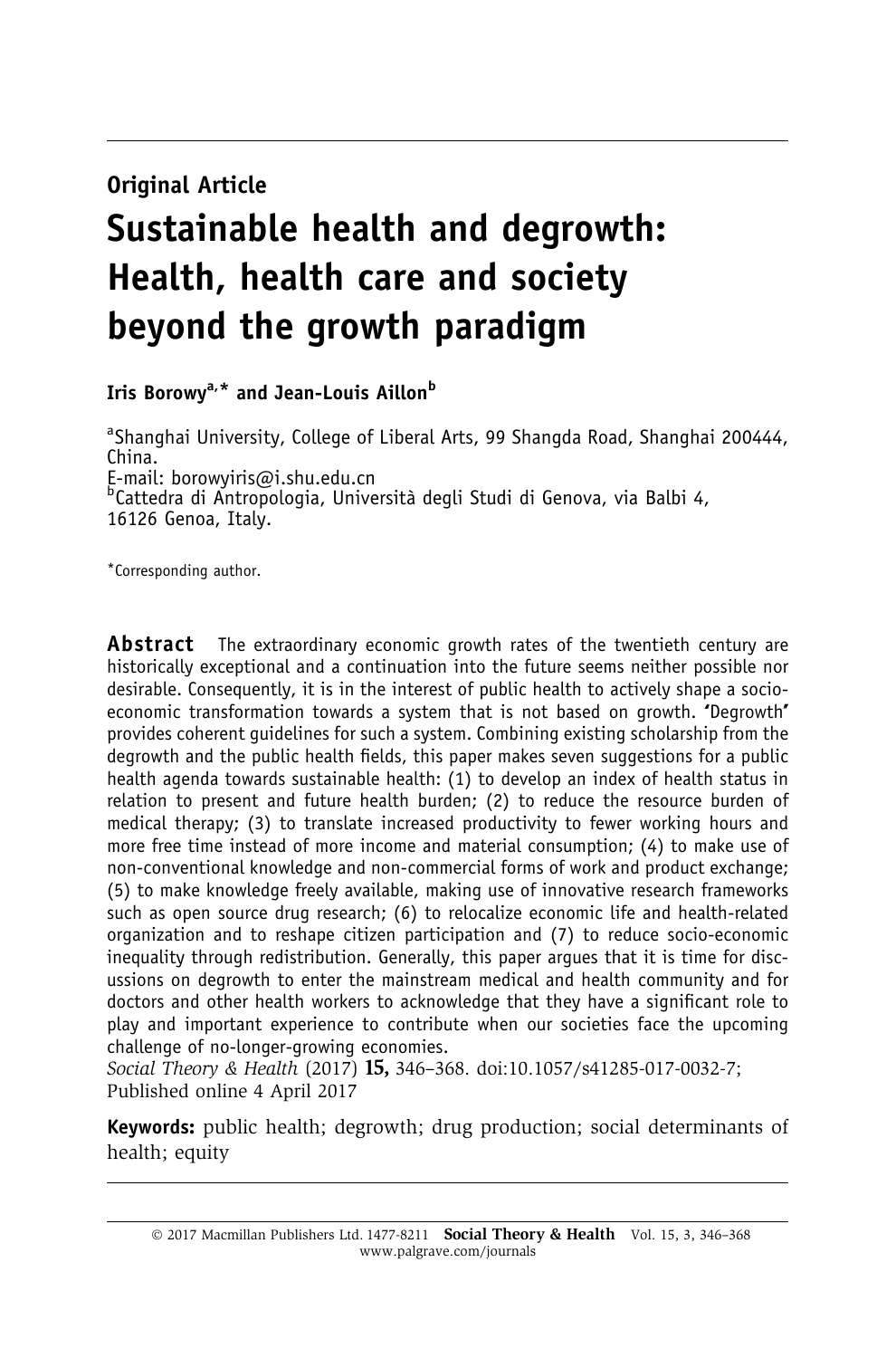#### Introduction

This paper explores ways in which health could and should play a constructive role in transformations that are designed to lead to sustainable socio-economic regimes and sustainable health. It is assumed that a shift to a system without constant economic growth will bring about profound changes with or without such active transformations.

Few ideas have become so universally accepted as the need for economic growth, routinely invoked as a key strategy to fight economic crisis, reduce poverty, create employment and generally increase human welfare, including and especially health (Spence, [2009\)](#page-21-0). But the economic growth which modern societies have come to expect as normal is anything but a norm. Historically, growth rates of past decades have been quite exceptional and are physically impossible to sustain. Repeating the 15-fold increase of the economy and a 13 or 14-fold increase of energy use of the twentieth century every future century is beyond even the wildest science fiction. The spectacular global economic growth since approximately 1830 and its acceleration after 1950 were based primarily on the unprecedented availability of cheap energy through fossil fuels. The finite nature of fossil fuels, the need to curtail their use to mitigate climate change, the sheer physical impossibility of an indefinite continuation of increasing population, material production and consumption (and, consequently, waste generation) all contribute to making endless economic growth impossible (McNeill, [2002](#page-20-0); Krausmann *et al*, [2013\)](#page-20-0). This paper, therefore, is based on the assumption, that there is no question of whether there will ever be a change from the present growth regime but that sometime in the foreseeable future economic growth will decrease and, eventually, end. It also assumes that, in the interest of human well-being, it is preferable to actively shape this transition instead of just passive enduring uncontrolled changes.

Studies on the need for a non-growth economic system began in the 1970s with several high-profile publications (Georgescu-Roegen, [1971;](#page-20-0) Meadows et al, [1972](#page-20-0); Daly, [1973;](#page-19-0) Illich, [1973\)](#page-20-0). Around the year 2000, these debates reemerged under the label of "degrowth" forming a "frame, where different lines of criticism of conventional economic policies converged'' (D'Alisa et al, [2014\)](#page-19-0), in particular two different schools of thoughts: "Degrowth à la Francaise'', which is primarily related to political ecology and the critique of conventional development (Latouche, [2006\)](#page-20-0), and ''Sustainable Degrowth'', which is primarily linked to Ecological Economics (Martinez-Alier et al, [2010](#page-20-0)). While differing substantially in details, all authors embrace in some way an idea of a ''democratically led redistributive downscaling of production and consumption in industrialized countries as a means to achieve environmental

<sup>© 2017</sup> Macmillan Publishers Ltd. 1477-8211 **Social Theory & Health** Vol. 15, 3, 346–368 347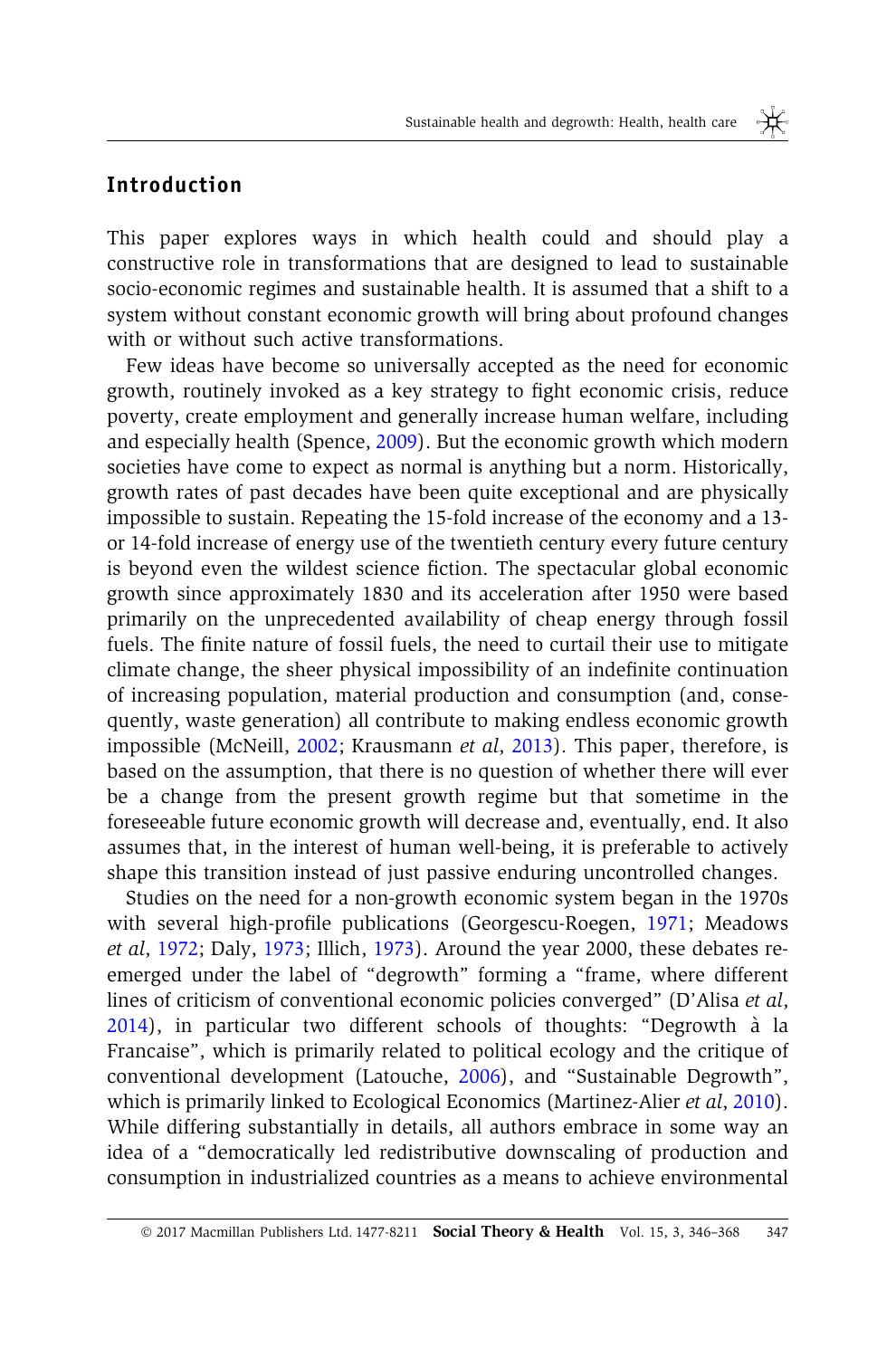sustainability, social justice and well-being'' (Demaria et al, [2013\)](#page-19-0). Degrowth authors argue that, today, growth is uneconomic, unjust, ecologically unsustainable and, above a certain level, it does not increase happiness (D'Alisa et al, [2014](#page-19-0)). These theses are easy to grasp in theory but difficult to translate into policy. In existing economies, negative growth acts as economic crises which provoke stock market crashes, unemployment and, overall, an implosion of the economy necessitating extraordinary fiscal and monetary countermeasures and/or a reduction of welfare expenditures (Tokic, [2012](#page-21-0); Kallis et al, [2012\)](#page-20-0). Consequently, policymakers around the world are eager to take action to restore economic growth in order to avoid the negative consequences of its absence. Degrowth scholars are not naïve about the difficulties of a transition to a sustainable non-growing system. They point out that economic crisis is not degrowth but the failure of a system whose functioning presupposes economic growth. Thus, it is important to recognize the difference ''between depression, i.e. unplanned degrowth within a growth regime, and sustainable degrowth, a voluntary, smooth and equitable transition to a regime of lower production and consumption'' (Schneider et al, [2010\)](#page-21-0). Indeed, degrowth is not limited to declining GDP, though this will presumably be a part of it. More importantly, it describes a transition to a socio-economic model in which a multi-dimensional and long-term concept of well-being replaces the increase of GDP as the central developmental goal. It entails, therefore, major systemic, socio-economic changes.

Obviously, this issue has radically different ramifications in high- and lowincome countries. While industrialized societies are plagued by the effects of overproduction and consumption, many countries in the global south suffer from appalling material poverty, and societies everywhere are heterogeneous, including both rich and poor people. The degree to which these differences will determine how an economic transformation will play out locally, nationally and regionally shall not be belittled, including their influence on health. However, in as much as the global economy is reaching its limits of expansion, all areas are linked within a system of global connections and globalized concepts, and this paper aims at addressing some common themes that run through debates everywhere.

In several ways, health lies at the centre of this challenge. To begin with, health expenditures account for 17.9 per cent of the GDP in the USA, 11.3 per cent, in Germany and 9.2 per cent in Italy (WHO, country files, [2014a,](#page-22-0) [b](#page-22-0), [c](#page-22-0)). Consequently, health services are affected by the same exigencies and incentives that shape the growth-centred economy at large and, problems affecting the economy at large when transitioning to a non-growing mode will also face the health sector. Even more important, health itself is tied to economic growth in forceful, though sometimes contradictory interaction. While there is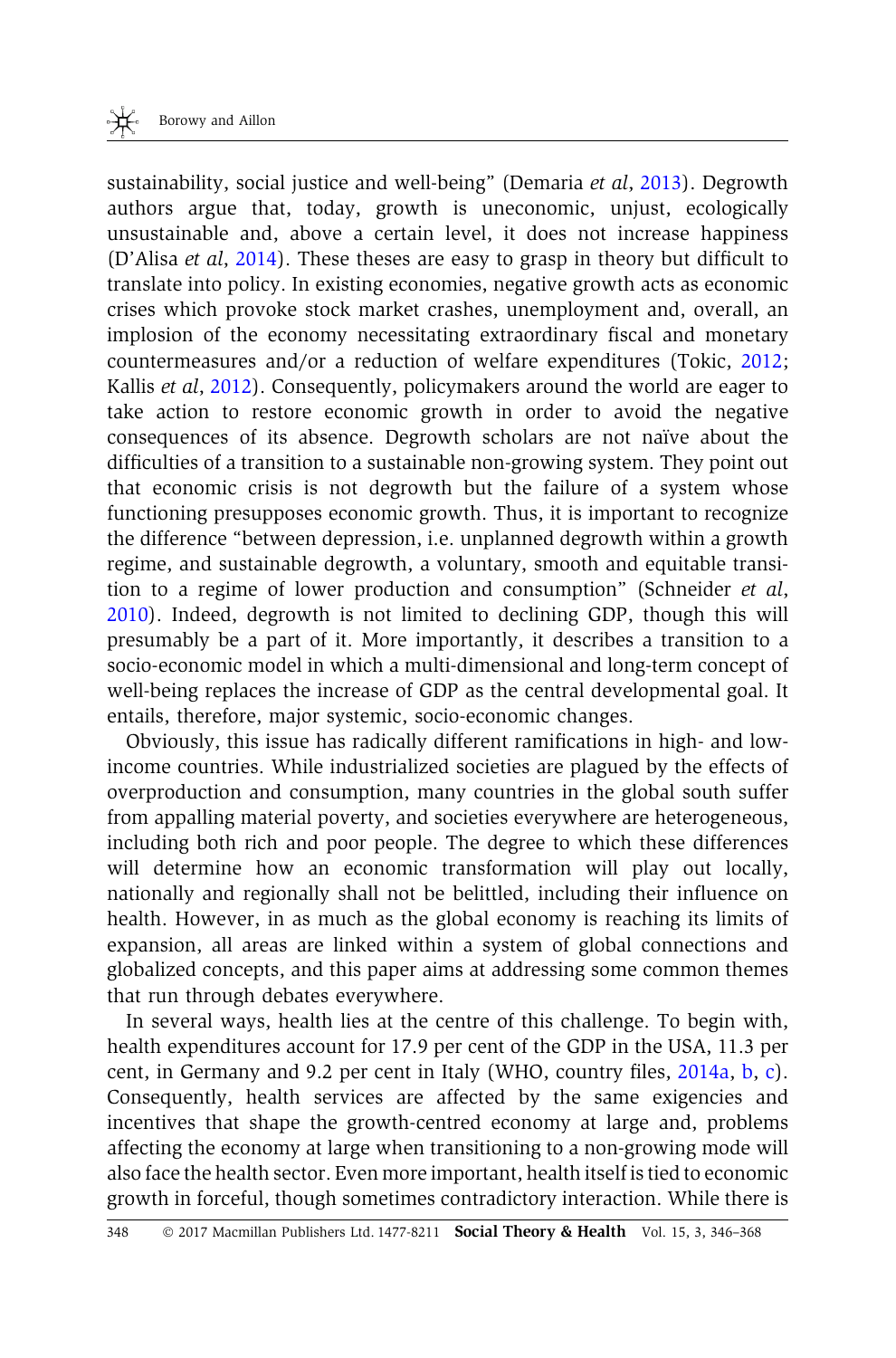little doubt that a healthy population is good for economic performance, the influence of economic growth on population health is more contested. Proponents both of a growth-based economic system as well as degrowth scholars argue that their concept is beneficial for population health: the former point to the consistent positive correlation between per capita GDP and life expectancy during the twentieth century and to the fact that economic growth ''increases the availability of food, makes health spending affordable, and raises the demand for good health'' (Spence, [2009](#page-21-0), xii). The latter point to the frequent connection between falling growth rates during economic crises and declining mortality rates as proof that reduced economic production will not harm but, on the contrary, improve public health (De Vogli and Owusu, [2015](#page-19-0)).

Both approaches are simplistic, at best. This is no place for a detailed discussion of the relevant evidence, but in very broad strokes, the historical record indicates the following: periods of rapid economic growth have often, though not always, coincided with heightened mortality, apparently as a result of widespread social disruptions, increased stress, migration and/or traffic accidents. Conversely, periods of economic contractions have often, though not always, coincided with longer life expectancy. However, the longterm effects of economic growth have, so far, been overwhelmingly positive for the populations that benefited from it. High living standards in housing, nutrition and better medical and health infrastructures, based on the cumulative economic growth of past generations, have all contributed to better health status among millions of people living today, although the extent of benefits has depended heavily on the degree to which increased public and private funds have, indeed, been used for healthful purposes. Besides, it must be recognized that, historically, the process of industrialization and the resulting economic growth involved massive death and health damages suffered by population groups who are not included in simple correlations such as Amerindians and African slaves, whose deaths and overwork formed prerequisites for the sugar and cotton plantations which, in turn, made early industrialization possible. Similarly, the enormous use of fossil fuels, which underlies economic growth today, will result in large-scale health burdens for generations in the future (Borowy, [2017;](#page-19-0) Fogel, [2012](#page-19-0); Floud et al, [2011\)](#page-19-0). In fact, the Lancet Commission on Managing the Health Effects of Climate Change called climate change ''the biggest global health threat of the 21st century'' (Costello et al, [2009](#page-19-0)), potentially causing 250,000 additional deaths annually between 2030 and 2050 for well-understood impacts of climate change (Hales et al, [2014\)](#page-20-0).

Consequently, what is required is a system that maintains the benefits of a high economic standard while avoiding the health damages caused by either economic growth or crisis in the present as well as in the future.

<sup>© 2017</sup> Macmillan Publishers Ltd. 1477-8211 **Social Theory & Health** Vol. 15, 3, 346–368 349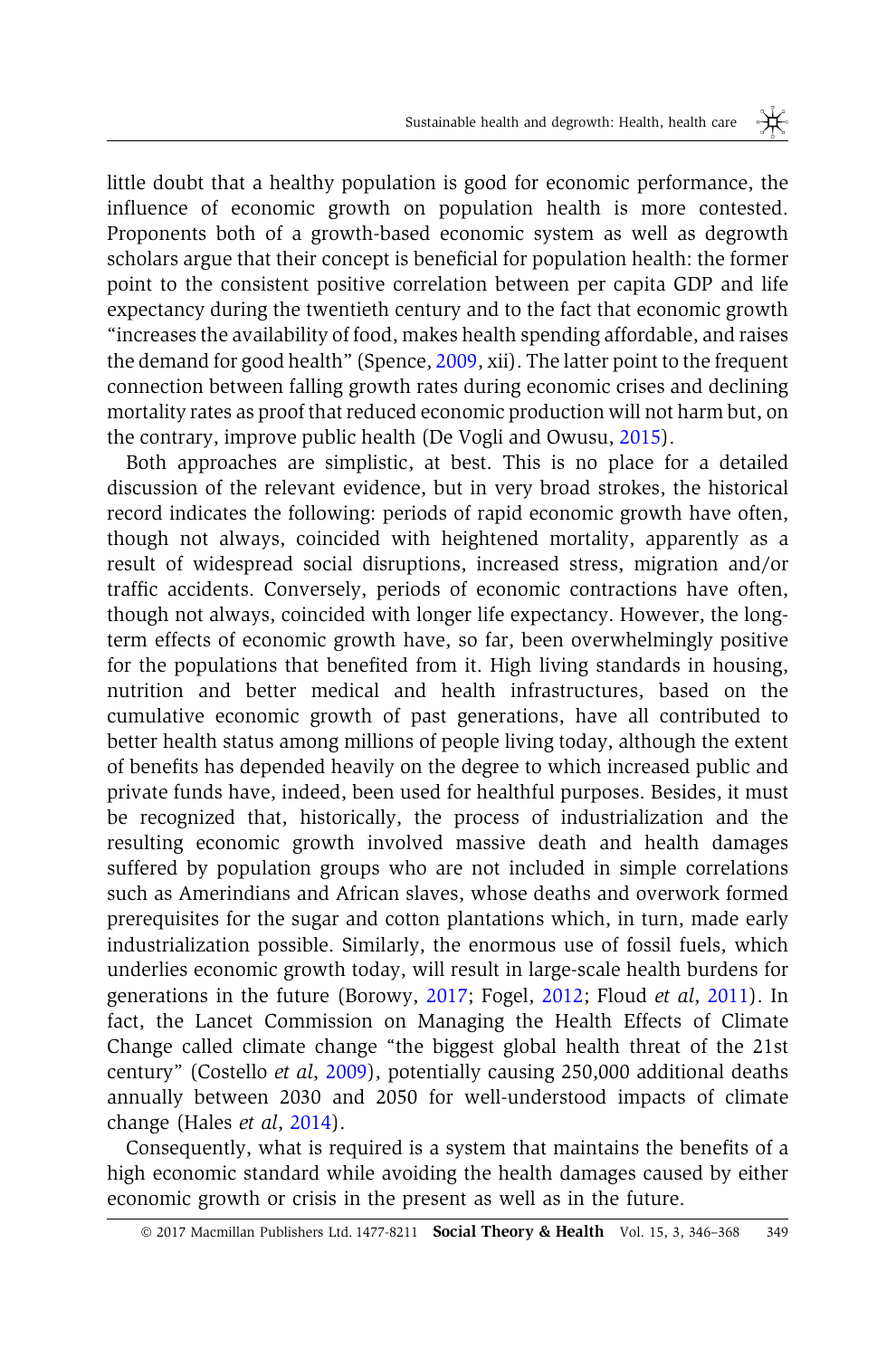The difficulties should not be underestimated. The negative impact of economic growth on some people, mainly in the past and in the future, does not make the health benefits other people are reaping from a high economic living standard, mainly today, any less real. Similarly, a mere elimination of healthdamaging components of economic growth will not automatically retain its beneficial parts. Specifically, challenges derive from a presumed reduction of private and public revenue. Though, as mentioned, shrinking public and private income is not the only aspect of degrowth, it is part of it and it will impact the room of manoeuvre for governments as well as for citizens. In the past, increased revenues have made possible improved living standards, notably better nutrition and housing, public expenditures on health-supporting utilities like water supply and sanitation, a solid health-care system including preventive measures like vaccinations or routine check-ups and high-quality medical care. The challenges are real. Statistically, wealth and health expenditures are positively correlated and so are health expenditures and life expectancy. However, these correlations weaken substantially above a certain level, with little difference of life expectancy between the per capita health expenditures of \$4000 and \$10,000, and the World Health Organizations estimates that ''typically between 20–40 per cent of health spending is wasted, depriving many people of badly needed care" (WHO, [2014c](#page-22-0), p. 5). Thus, a real effort will be necessary as well as possible to retain those benefits for less money, not by slashing existing programmes in the way of austerity measures, but by organizing them more intelligently and more creatively. New ways need to be found to conduct medical research and to provide clinical equipment; examples are discussed below. Other strategies will be to allocate funds in more rational ways (avoiding waste, promoting clinical appropriateness and costeffective treatments), to provide equitable healthcare systems, to restructure society and lifestyles in more healthful ways and generally to re-evaluate attitudes and value systems. Acting on social and environmental determinants of health (in particular with regard to equity) will have substantial repercussion on population health, likely to compensate for disadvantages caused by GDP reductions. In any event, given the probability of fading economic growth and, conceivably, diminishing GDP, the health outcomes of degrowth measures will need to be measured not primarily against health outcomes of the presumed continuation of present economic circumstances but against health in a postgrowth future in the absence of such strategies.

Relatively little work in this field has been done so far, though related ideas have been around for many years going back to Ivan Illich's radical critiques [\(1973,](#page-20-0) [1976\)](#page-20-0) of medicine in an industrialized world in the 1970s. While the degrowth movement of the twenty-first century recognizes Illich as one of its foundational authors, it has been slow to address specifics of health. Recently,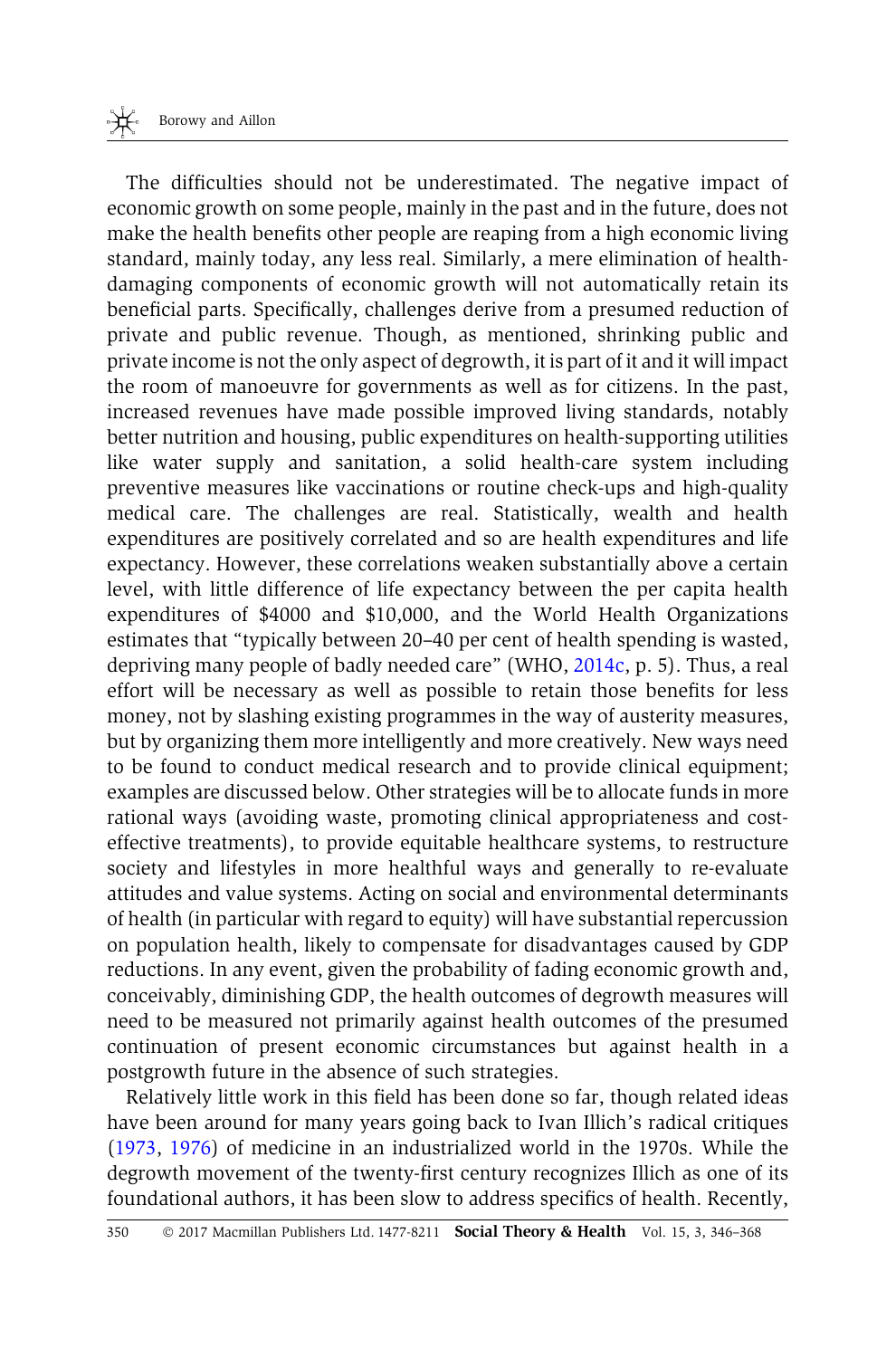Borowy ([2013\)](#page-19-0) tested the experience in Cuba during the 1990s for possible lessons for future transformations and insisted on the need for the integration of health considerations into discussions on systemic changes (Borowy, [2014](#page-19-0)). Both De Vogli/Owusu [\(2015](#page-19-0)) and Missoni [\(2015\)](#page-20-0) have pointed out the negative effects of globalization and neoliberal policies on population health calling for a systemic shift towards degrowth, focusing, respectively, on changes in economic structures (De Vogli/Owusu) or in international health regimes (Missoni). But these studies offer relatively little in terms of tangible changes in the health field. By contrast, Geoff Rayner and Tim Lang ([2012](#page-21-0)) developed a detailed health rationale for a far-reaching socio-environmentaleconomic sustainability transition, without, however, tying this to the question of economic growth. Sustainability and degrowth are not identical, indeed, proponents of degrowth often criticize the concept of ''sustainable development" as a failed concept (Hyatt, [2014\)](#page-20-0). However, regardless of this rejection of development, the concept of sustainability has been used by degrowth scholars, and often degrowth is defined as ''socially and sustainable degrowth'' (Martinez-Alier et al, [2010](#page-20-0)). We argue that a shift towards a degrowth system will result in a lifestyle and society that ''meets the needs of the present without compromising the ability of future generations to meet their own needs'' (WCED, [2009](#page-21-0), pp. 8, 43). In as much as health is a fundamental human need in the present as in the future, this paper considers degrowth a strategy towards sustainable health.

The overlap was reflected in the title of the 3rd International Conference on Degrowth for Ecological Sustainability and Social Equity, which included several papers on health (Aillon et al, [2012](#page-18-0)), and Aillon and Dal Santo took the topic up again at the [2014](#page-18-0) Leipzig conference on Degrowth (Aillon and Dal Santo, [2014](#page-18-0)) applying some principles of Latouche's concept to the health field. This paper follows up on this approach. Making use of a broader range of degrowth concepts, taken from five specific, inter-related transition proposals (Latouche, [2006](#page-20-0); Jackson, [2009](#page-20-0); nef, [2010](#page-21-0); Paech, [2012;](#page-21-0) Daly, [2013\)](#page-19-0), this paper explores how policies – as well as more far-reaching reevaluations and re-conceptualizations of central ideas of health, illness and care – could be translated into practical changes in medical and public health. In the process, this paper seeks to connect two fields of scholarship which, so far, have taken little notice of each other.

#### Change the concept of progress and related indicators

Clearly, the most central and far-reaching demand of a degrowth transformation is to separate the goal of social and environmental improvements from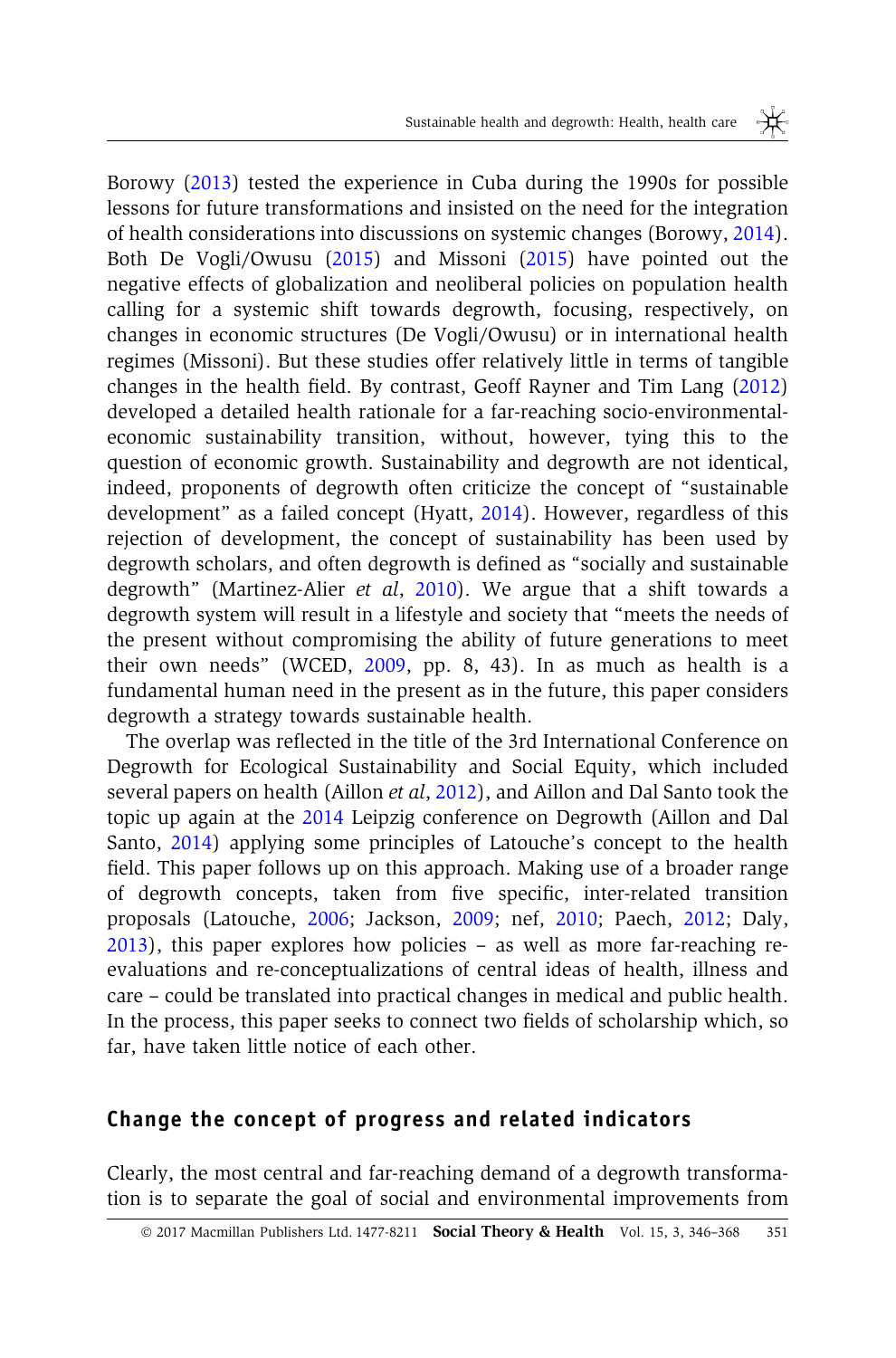economic growth. This entails that the performance of a country can no longer be judged by its Gross Domestic Product (GDP). The weaknesses of this index have been obvious and discussed for a long time and its replacement by a more useful measurement forms a standard component of virtually all suggestions for alternative systems. Daly [\(2013\)](#page-19-0) proposes creating separate cost and benefit accounts and aiming for a positive balance. Jackson ([2009](#page-20-0)), more generally, calls for the reformation of national accounts, while Latouche [\(2006\)](#page-20-0) demands a reconceptualization of values. A number of alternative indicators have been suggested, including the Index of Sustainable Economic Welfare (by Daly and Cobb), the Adjusted Net Savings Index (World Bank) and the Measure of Economic Welfare (Nordhaus and Tobin) (Jackson, [2009](#page-20-0), 179), which aim at reflecting both the benefits and damages resulting from economic growth. By contrast, the Happy Planet Index, HPI (Nef, [2016](#page-21-0)) developed by the new economics foundation, approaches the question not by defining economic performance but by asking what people want from life. The authors of the HPI hypothesized that most people wanted long happy lives without destroying the environmental basis on which the well-being of future generations would depend and, therefore, designed the HPI as an efficiency index that measures the amount of happy life achieved per unit of environmental burden, calculated as ecological footprint. Economic performance affects the outcome only indirectly and both positively and negatively in as much as it impacts longevity, life satisfaction and ecological footprint.

By including life expectancy, the HPI introduced a health measurement into its calculation, albeit one that is no longer the dominant number of choice within the health sector. The health field has similarly struggled with the problem of how its object should be defined and measured. In the 1990s economists developed disability-adjusted-life years (DALYs). Designed to calculate the benefits of health interventions, the original form was strongly economistic, due largely to its features of age weighting (which attached more value to the lives of working-age adults than those of children or the elderly) and time discounting (which attached less value to health effects in the future than to those in the present). In addition, experts criticized DALYs for applying ill-suited utilitarian principles to health and for insufficiently taking into account the social and cultural context of disease and disability. Nevertheless, adopting disease and disability into an index was an improvement compared to using merely mortality as an indicator of a phenomenon as complex as health (Anand and Hanson, [2004;](#page-18-0) Mont, [2007](#page-20-0); King and Bertino, [2008\)](#page-20-0). DALYs have become a standard measurement for population health, though in 2013 the World Health Organization dropped the controversial age weighting and time discount (WHO, [2013](#page-21-0)).

However, somewhat surprisingly and in contrast to the economic field, so far these discussions have ignored the environmental costs of the population health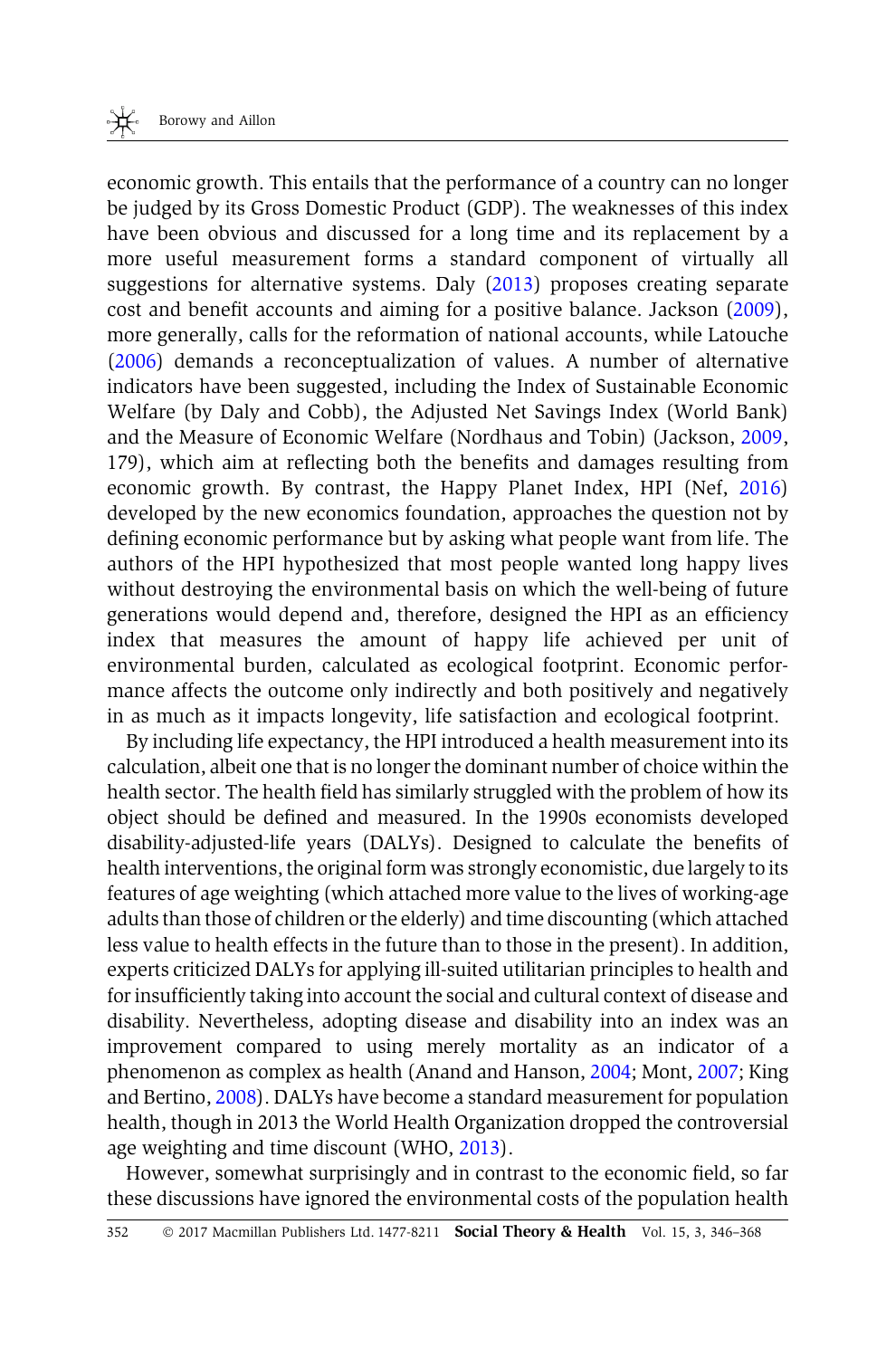level achieved. This is contrary to the idea of sustainability since the environmental burden generated through health-related activities today will affect the health of future generations. This is true in the indirect effects of the factors that improve living standards today but jeopardize the health of people elsewhere or in the future by inducing climate change, degrading crucial life support systems in increasing social inequality. However, this aspect also relates directly to medical care. Health-care facilities are major consumers of water and energy and also produce substantial amounts of waste. Generally, waste generation tends to be higher in high- than in low-income countries, ranging from 0.02 kg per patient per day in urban dispensaries in Tanzania to 10.7 kg per occupied bed per day in metropolitan general hospitals in the USA. 10 to 25 per cent is considered hazardous, consisting of chemical, radioactive, infectious, pathological, cytotoxic and sharps waste. Though the immediate health risks can be mitigated by proper disposal, such "disposal" merely puts these substances out of immediate harm's way, it does not usually make them disappear. Healthcare, therefore, adds to the hazardous materials on Earth that create greater or lesser health risks. Even the non-hazardous waste, mainly paper, plastics, glass, metals and textiles, represents an environmental burden with long-term effects on population health (WHO, [2014a](#page-22-0)). The challenge is serious since part of the waste results from practices such as the use of disposable equipment like syringes or plastic tubes which can save lives. Nevertheless, initiatives like Health Care without Harm (<https://noharm-global.org/>) which was formed in the USA in 1996 and has grown to include hundreds of collaborating partners in 52 countries, as well as WHO guidelines (WHO, undated) demonstrate how much potential there is for improvement. These efforts are hampered by the fact that, so far, there is no measurement for the extent to which healthcare policies themselves generate current and future health risks and no indicator that balances the health gains and health hazards of national policy.

Integrating health into degrowth conceptualizations, therefore, would be helped by an index that combines health status, presumably expressed as DALYs, in relation to the present and future health burden, expressed as ecological footprint or another, yet to be developed figure.

## Reconceptualize central ideas of work, production, health, illness and care – Shift efficiency efforts from labour to resource productivity

Modifying the socio-economic system according to degrowth principles entails shifting efforts to improve productivity from labour, which societies will want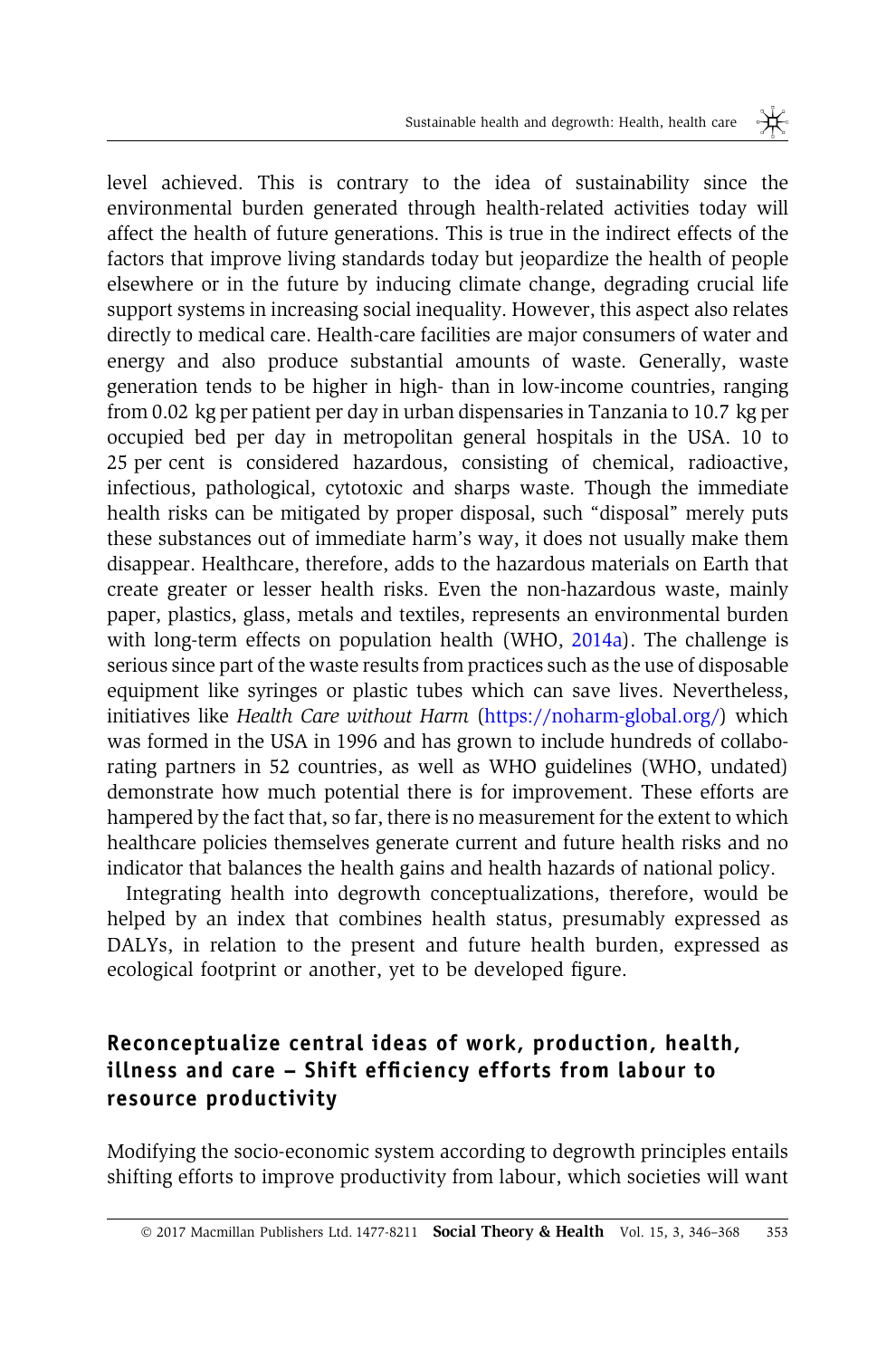to maintain, to resources, of which societies will want to use less. All authors cited above include stipulations towards this goal by changing taxation (Daly, [2013;](#page-19-0) Jackson, [2009;](#page-20-0) nef, [2010](#page-21-0)) and/or by encouraging long-time use of products and recycling (Latouche, [2006;](#page-20-0) Paech, [2012](#page-21-0)).

In the health field, this would correspond to shifting the focus of medical care away from material to non-material methods and, generally, to reducing the resource burden of therapy. This, in turn, involves a shift of focus from cure to health promotion and from a biomedical to a social approach to health. In one sense, such an approach is hardly revolutionary. It ties into longstanding and widely accepted principles of public health, such as the WHO definition of health as a state of 'physical, mental and social well-being and not merely the absence of disease or infirmity' (WHO, [1946](#page-21-0)) and concepts that patients are more than the sum of their biological parts but are bio-psychosocio-cultural and spiritual subjects, interacting with their surrounding physical and social environment in complex ways (Illich, [1976;](#page-20-0) Engel, [1977](#page-19-0); Suls and Rothman, [2004;](#page-21-0) Roberti di Sarsina and Iseppato, [2010;](#page-21-0) Commission on Social Determinants of Health, [2008\)](#page-19-0). However, this approach goes against strong tendencies of medicalization of social processes such as birth, ageing or periods of unhappiness in recent decades, supposedly requiring medical intervention. This medicalization of life is driven by the financial interests of companies, doctors and journalists (Moynihan and Smith, [2002](#page-20-0)) and also by patients, many of whom have become used to expecting instant technical fixes for what may be a variety of diseases, mere symptoms of more complicated difficulties or no diseases at all (Macfarlane et al, [1997](#page-20-0); Cassel and Guest, [2012\)](#page-19-0). This approach prevents a holistic understanding of health, which integrates scientific, social and cultural considerations. Thereby, this conventional understanding effectively becomes a driver of growth for resourceintensive and expensive pharmaceutical and medical intervention which stands in the way of a transformation towards sustainable health. Besides, this practice not only wastes public and private incomes, it also jeopardizes lives.

An increasing body of literature shows the extent to which patients in many countries are 'overdosed, overtreated and overdiagnosed', making them suffer the consequences of unnecessary labelling, the risks of unneeded tests and therapies, while society pays the opportunity costs of misdirected resources that are missing elsewhere (Moynihan et al, [2012](#page-20-0)). It is a problem of serious scale in high-income countries. According to some studies, between 25 and 70 per cent of patients that use proton pump inhibitors have no appropriate indication (Forgacs and Loganayagam, [2008](#page-19-0)) and '20 per cent to 50 per cent of all ''high-tech'' imaging provide no useful information and may be unnecessary' (Rao and Levin, [2012](#page-21-0)). Some estimates suggest that as much as 20 per cent of all health care spending in the USA is wasted (Berwick and Hackbarth, [2012](#page-19-0)). This misuse of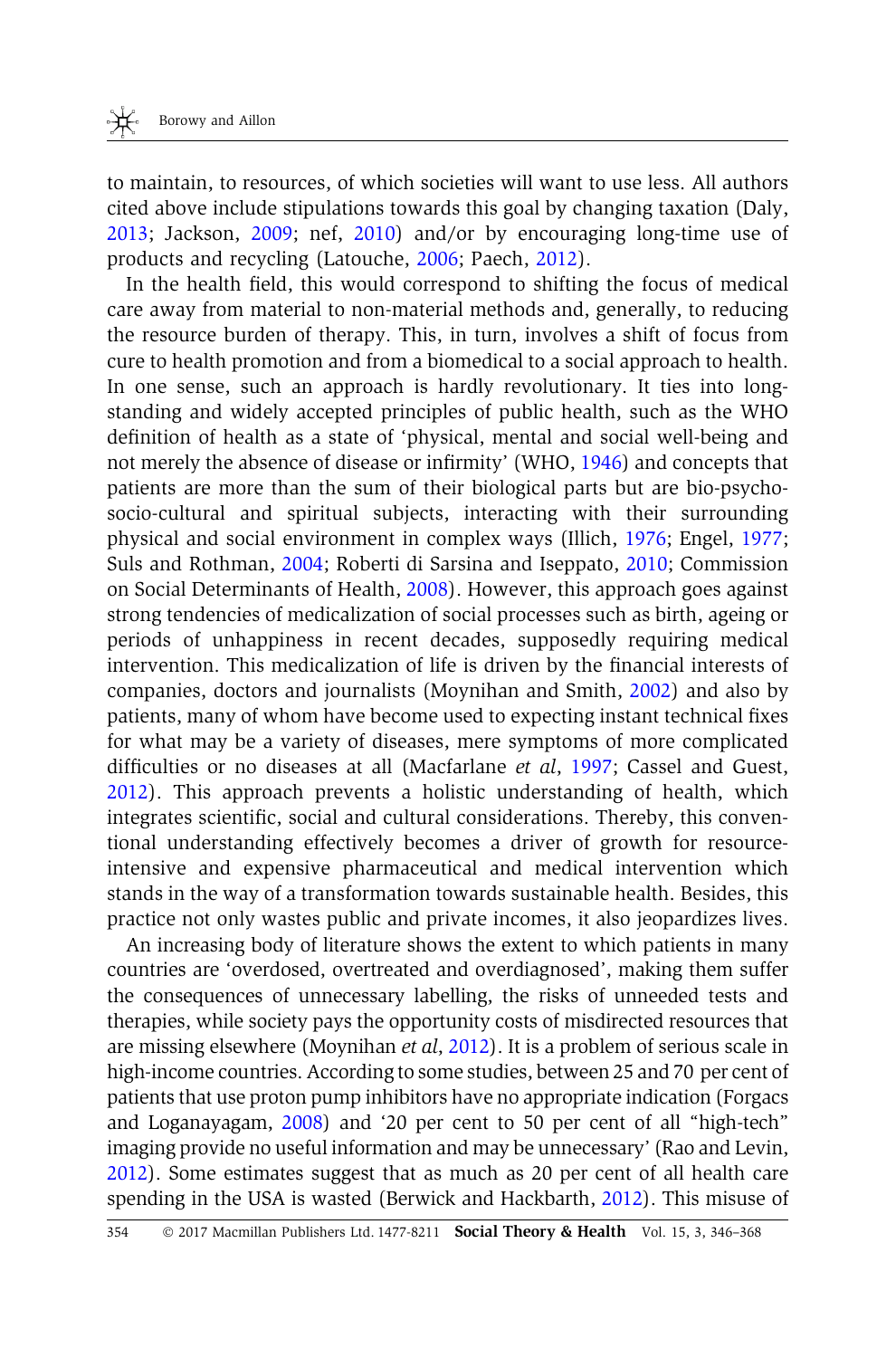resources is difficult to curtail as long as income considerations of doctors, hospitals and insurance companies play important roles in diagnostic decisions and patients are primarily viewed as consumers, making illness profitable (Velvizhy and Israel, 2013; Hall and Schneider, [2008](#page-20-0)). Given these circumstances, the degrowth principle of aiming at achieving better results with less material input is not a question of ivory tower theory but of pragmatic efficiency: under specific – but hardly exceptional – circumstances, choosing not to use a drug or procedure may increase human health, while reducing the turnover of specific medical institutions in particular and GDP in general (Grady and Redberg, [2010](#page-20-0); Pallante, 2011).

Serious reductions of material diagnostic and therapy will require profound and unpopular changes in health insurance and remuneration systems. Facing professional lobbies and vested interests might be facilitated by making them part of a larger cultural and political transition, including reconceptualization of health along with a reconsideration of widely held cultural assumptions (Aillon and Dal Santo, [2014\)](#page-18-0). Researchers of degrowth, speak of the need to 'decolonize the mind of the imaginary of growth' as a way of freeing individual and collective narratives of 'reality' from unhelpful and often unreflected assumptions, related to 'growth culture' (Latouche, [2006;](#page-20-0) Asara et al, [2013](#page-19-0)). This would mean giving up the implicit assumption of many medical doctors, patients and politicians that health is primarily a function of healthcare and that, consequently, more healthcare invariably equals better health. It would also require a shift in the 'collective imaginary' of health from a biological, reductionist, objective and neutral conception of health to an holistic, systemic, indeterministic and relational one (Aillon and Dal Santo, [2014\)](#page-18-0), directing less attention and funding at health care systems and more at broader social and political determinants of health (Kickbusch, [2015\)](#page-20-0).

One example of such conceptual changes involves attitudes towards productivity and work.

#### Translate increased productivity to fewer working hours and more free time instead of more income and material consumption

The fact that, at present, increased productivity is overwhelmingly used to manufacture more products rather than to enjoy more free time has been a major driver of the economic growth of recent decades. All degrowth authors selected for this paper demand a reversal of this policy, allowing more flexibility for how much people choose to work, and to re-distribute and generally reduce work. Such a change promises to have tangible positive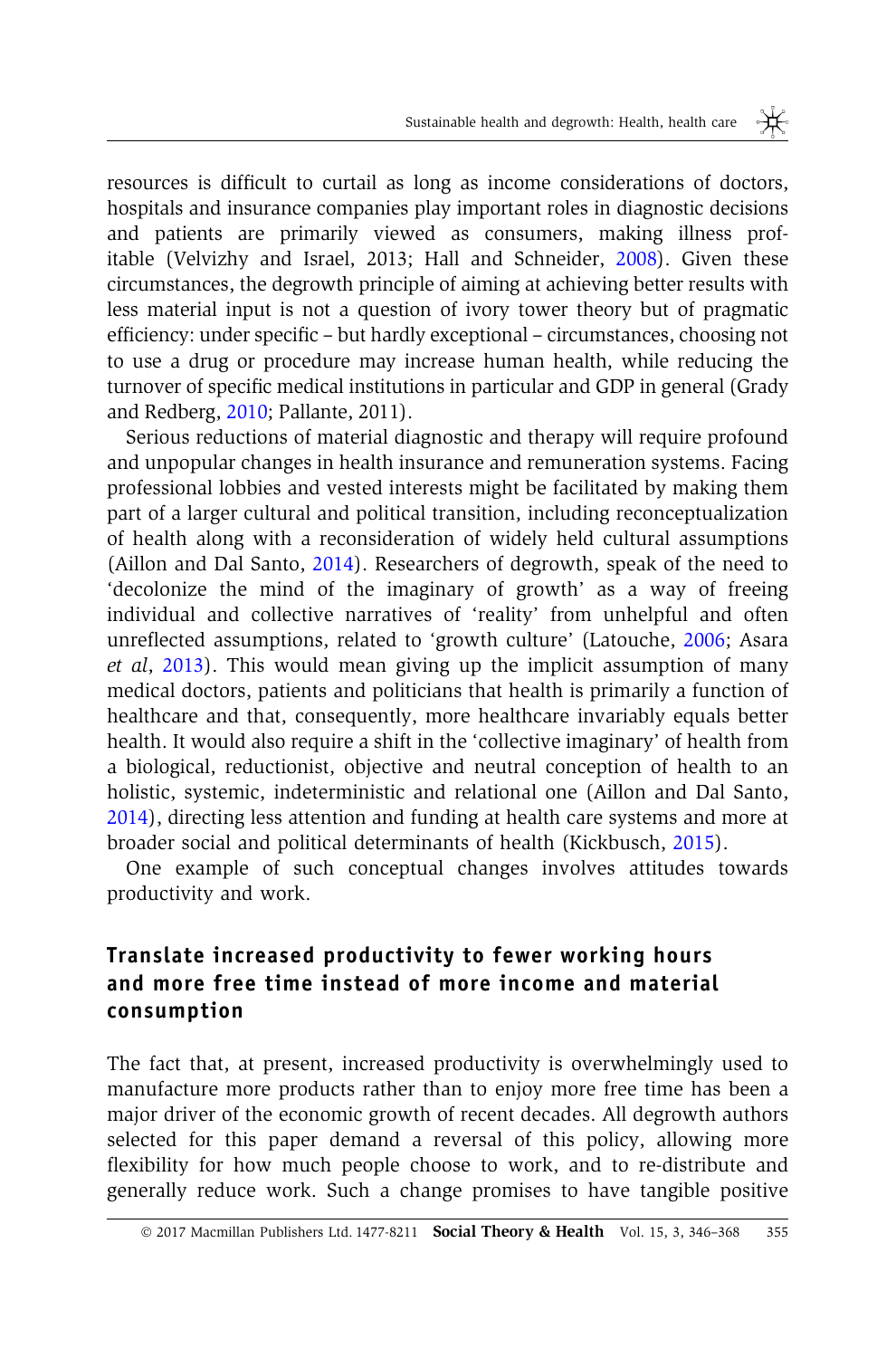effects on population health, given the research which points to the reduced mortality rates during economic crises, provided health care and social protection remain intact, apparently due to the beneficial effects of reduced workloads and reduced road traffic (Tapia Granados and Diez Roux, [2009](#page-21-0); Ruhm, [2007](#page-21-0); Bezruchka, [2009](#page-19-0); Gertham and Ruhm, [2002](#page-20-0)). In fact, the effect would presumably be bigger since it would not be counteracted by the negative health effects of unemployment. Instead, the time gained could be used for resource-saving and health-enhancing activities such as gardening, sports, crafts and socializing. Thus, instead of serving as an unreflected justification for the pursuit of further economic growth, health benefits could become a powerful argument in favour of degrowth strategies since it could demonstrate how population health could improve while incomes decrease.

A reduction of resource-intensive work activities serves a similar purpose as a call to

### Make use of non-conventional knowledge on health and acknowledge and expand non-commercial forms of work and product exchange

#### emphatically raised by Paech ([2012](#page-21-0)) and Nef [\(2010](#page-21-0))

In the economic sphere, these proposals refer to accepting house work, neighbourhood help and volunteer work as normal components of both social and economic activities. The purpose of such a shift is to decommercialize part of the purposes that are conventionally fulfilled by paid work, to improve social communication and life satisfaction and to achieve similar gains with less money.

In the health field, this would translate into the promotion of selfcare and traditional and complementary medicines (T&CM). Though not all T&CM practices are non-commercial in the sense of degrowth conceptualization, some are, and, generally, they tend not to be organized as part of a large-scale, growth-oriented medical-pharmaceutical system. T&CM is no fringe phenomenon. Over 100 million Europeans are currently T&CM users, with one in five Europeans regularly using T&CM, and another fifth preferring health care that includes T&CM features. Furthermore, there is a significant demand for T&CM practices and practitioners worldwide (Frohock, [2002](#page-19-0); WHO, [2014b](#page-22-0)). Admittedly, the spectrum of what constitutes 'traditional', 'complementary' or 'alternative' medicine is huge and prevents simple evaluations. But growing evidence demonstrates the clinical efficacy of several T&CM practices in the therapy of a range of diseases as well as the cost saving potential in at least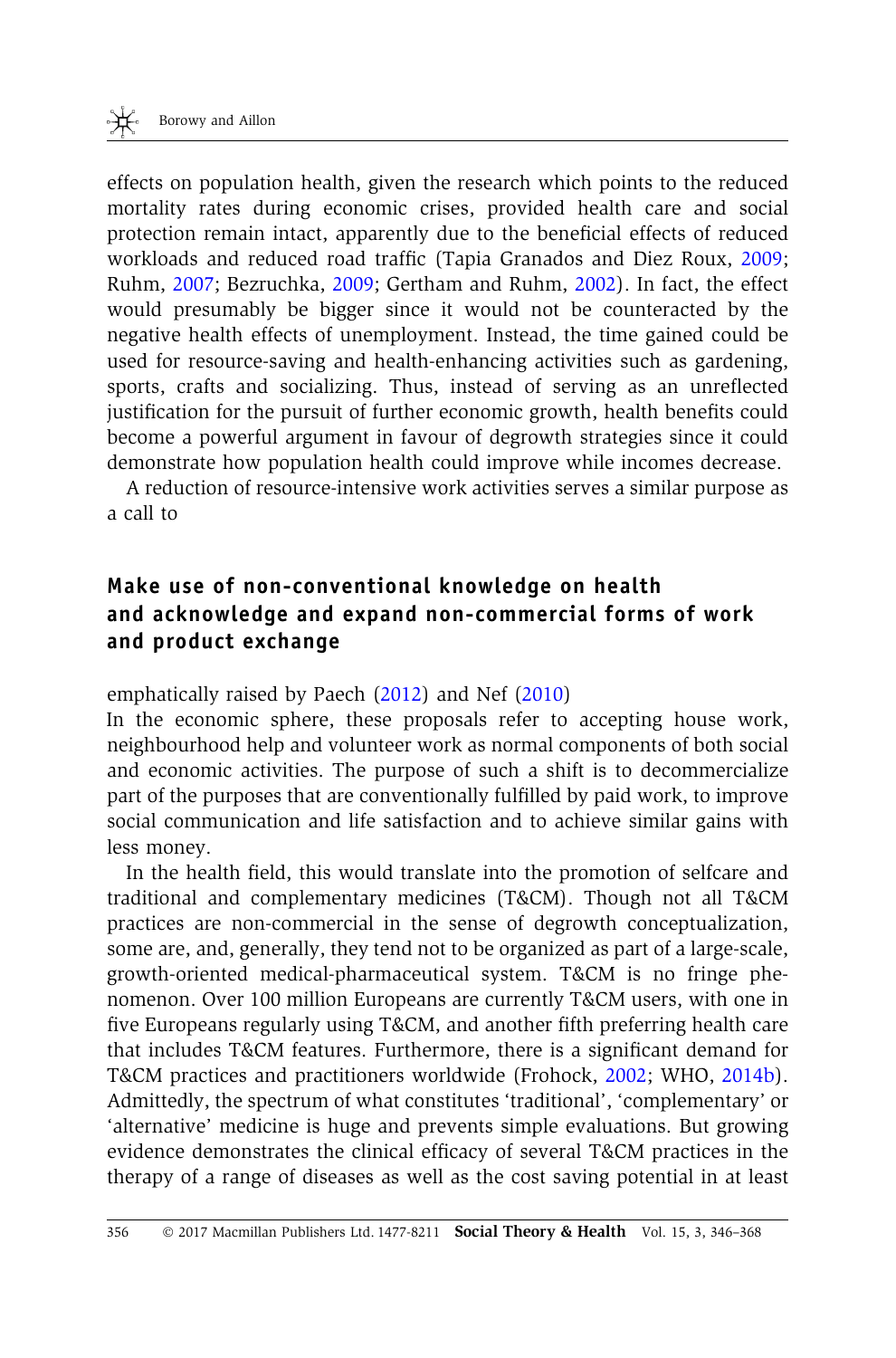some clinical populations (Herman *et al.* [2012\)](#page-20-0). In addition to money, the issue involves equity. Various forms of T&CM offer an important (in many cases the only) form of medical care for the majority of the world population, and to exclude them from mainstream research attention, limiting serious, critical as well as constructive recognition to only one form of medical care, is arrogant at best and violent at worst (Silenzio, [2002\)](#page-21-0). An integration of T&CM into health systems would clearly serve population health in low-income countries (WHO, [2012\)](#page-21-0).

A prerequisite for such synergy and integration is adopting T&CM practices into the regular education of medical and health workers. To distinguish useful from useless or harmful medical practices demands a reconceptualization of T&CM from practices for the poor and esoterically inclined to a service, for which there is a legitimate and necessary place within the regular spectrum of medical activity. By focusing on forms of medicine that are often low-tech and geared towards large, at present underserved parts of the global population, this change would also tie into transformations of the mainstream pharmaceutical sector.

#### Make knowledge freely available, reduce patent monopolies to a minimum

A specific challenge of degrowth derives from the fact that increased income has also underwritten extremely expensive but highly desirable activities such as the research and development of medical drugs. The goal, obviously, cannot be that medical research and therapeutic advances end. Rather, the aim must be to organize and direct them in more cost-effective and socially just ways. Among degrowth authors, only Herman Daly ([2013](#page-19-0)) specifically demands to make scientific knowledge freely available, but it carries substantial weight in the health sector. Organizing drug development and production through private enterprise entails a structural contradiction between, on the one hand, responsible treatment seeking to maximize health results with a minimum of medical intervention and, on the other hand, a system of for-profit pharmaceutical companies competing on a commercial market for maximum output and financial gains. As a result, the existing system suffers from several well-established problems: the prioritized development and production of commercially attractive drugs combined with a neglect of many pharmaceuticals for which there is of large global need, the development of 'me-too' drugs with little additional therapeutic value or practices that artificially boost the perceived need for medication, and 'disease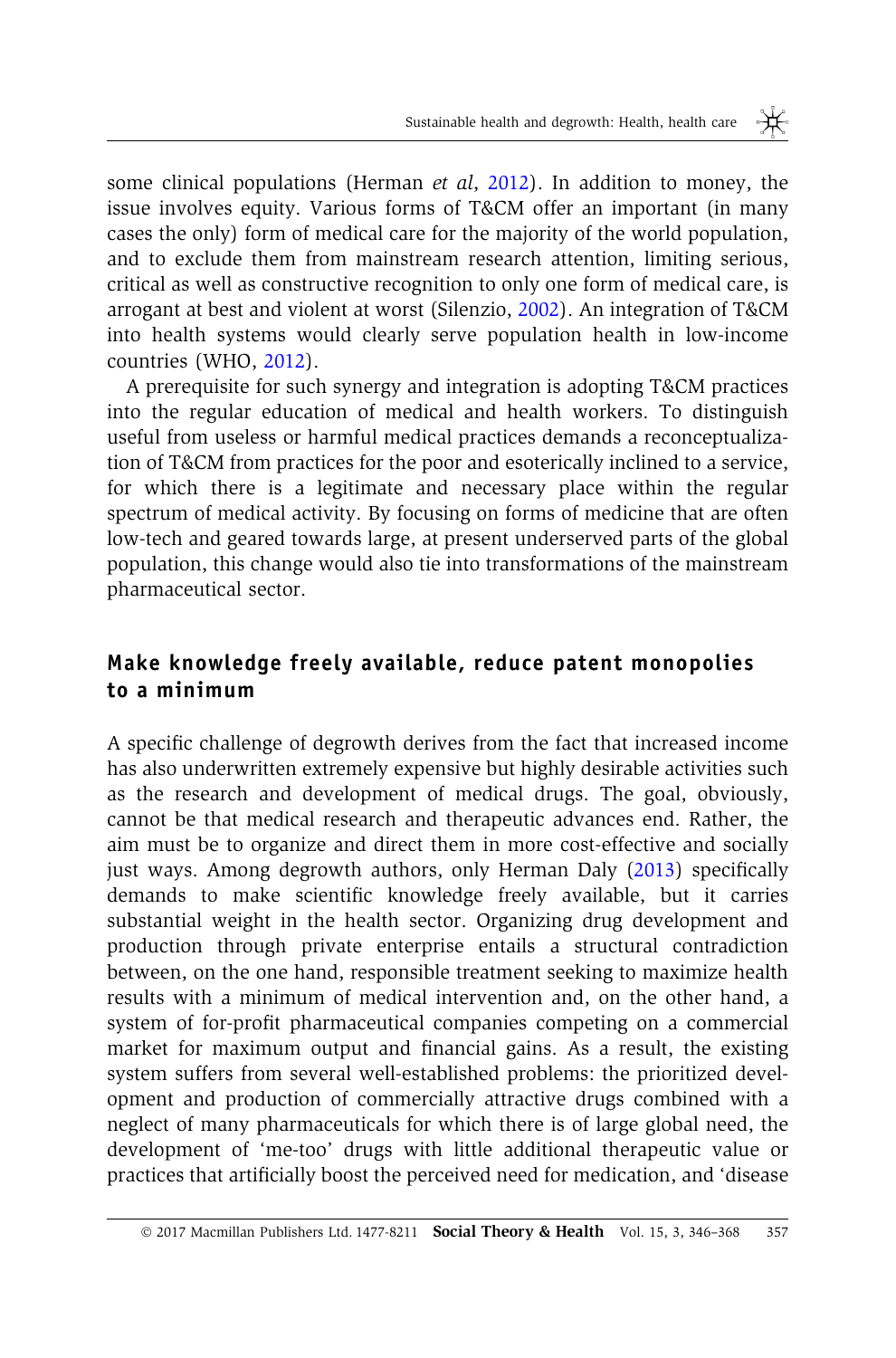mongering' (Moynihan et al, [2002;](#page-20-0) cf. Doran and Henry, [2008\)](#page-19-0). Only 153 or 15 per cent of 1.035 drugs recently approved by the US Food and Drug Administration (FDA) used new active ingredients and provided significant clinical improvement. By contrast, 65 per cent of new drugs contained incrementally modified or identical forms of active ingredients already available in marketed products (NIHCM, [2002](#page-21-0)). These circumstances result in substantial costs in production and approval procedures while providing little value to patients and consuming funds that could otherwise be used for drugs for which there is a tangible medical need (Gagne and Choudhry, [2011](#page-19-0)). Famously, only about 1 per cent of patented drugs address tropical diseases, leaving populations of Southern low-income countries painfully underserved (Trouiller and Olliaro, [1999\)](#page-21-0).

Clearly, the existing economic system provides incentives for both too much and too little production of medical drugs, making it an inadequate system for fulfilling an effective public health role. The aim is to separate the provision of patients with needed medication – a desired outcome – from the maximization of corporate profits irrespective of health effects – an undesired outcome. This goal is difficult to achieve as long as drug research and production is integrated into a growth-based economy, i.e. it is left to commercial companies whose decisions are naturally driven by cost-benefit rather than medical considerations and which need to grow in order to remain competitive in global markets. This structure leads to enormous sums spent on marketing, almost twice as much as on R&D according to independent analysis (Gagnon and Lexchin, [2008\)](#page-19-0), systemically channelling drug-related funds away from areas in which they serve population health. Thus, relieving drug production from the need to invest in boosting sales on a competitive market would free considerable sums of money to invest in research for medication for unprofitable illnesses. In practice, this means using entirely different organization and funding mechanisms than those of the for-profit corporations in the private market.

Some efforts along those lines have already been made. In 2003, a WHO Secretariat paper on intellectual property, innovation and public health set in motion a lengthy process of debate. Resulting proposals included the use of voluntary contributions from business and consumers, the taxation of repatriated pharmaceutical industry profits, donor funds, open source research, patent pools, orphan drug legislation, biomedical research and development treaty and large end-stage prizes (impact-based rewards) (WHO, [2011](#page-21-0)). Arguably, the most unconventional proposal, most in line with degrowth thinking, involves open source drug research. This work form, adopted from computer science, aims at producing common property knowledge and is in perfect contradiction to research aimed at safeguarding intellectual property rights. Only very few attempts in this regard have been made so far but first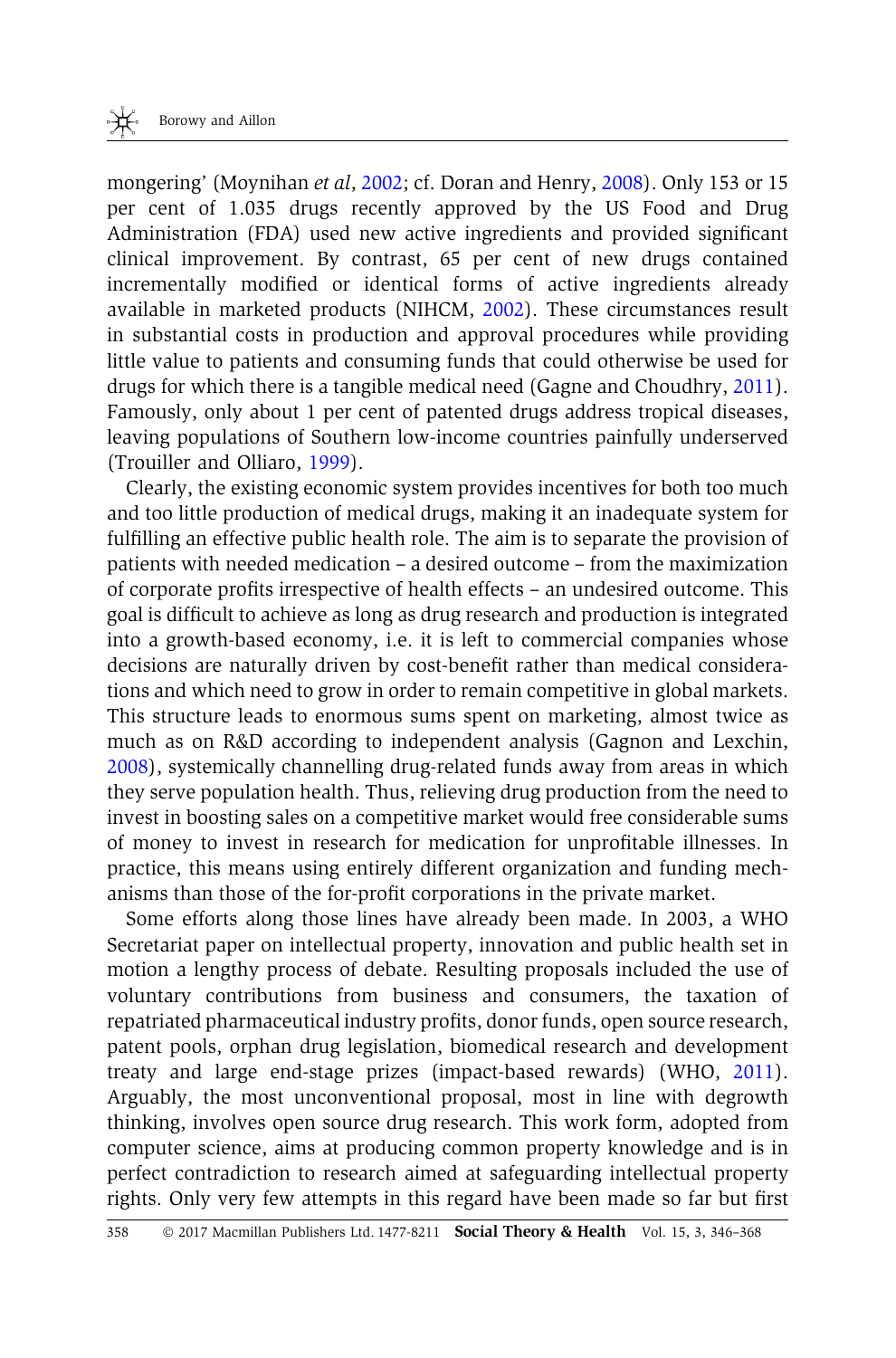findings indicate that '[o]pen source drug discovery can be an influential model for discovering and developing new medicines and diagnostics for neglected diseases' (Årdal and Røttingen, [2012](#page-18-0)). We argue that coordinated national and international support for these and other alternative methods of drug financing are urgently called for as sound investment in effective and affordable global health care. Presumably, in the long run, this will entail reconceptualizing pharmaceutical research and production as a public requirement and shifting the process from an inefficient private to a less wasteful public utility.

#### Relocalize economic life and health-related organization

This demand aims at making the local community a central element in the organization of economic, political and health-related decisions. It reflects, on the one hand, the need to curtail the resource-intensive global trade, which the world can no longer afford during times of climate change. This is the focus of Daly's proposal for a reform of international commerce according to ecological principles [\(2013\)](#page-19-0) and of the reflexion on the concept of autonomy made by Cornelius Castoriadis ([1997](#page-19-0)). But most authors raise more farreaching questions of democracy, local autonomy and community life (Latouche, [2006;](#page-20-0) Paech, [2012](#page-21-0); Nef, [2010](#page-21-0)). These demands can be connected to long-standing concepts of community participation deriving from the primary health care model advocated by the World Health Organization since Alma-Ata (WHO, 2008). Admittedly, practical experience is ambivalent. Forty years after Alma-Ata, the record showed that, so far, "[c]ommunity participation and intersectoral engagement seem to be the weakest strands in primary health care" (Lawn et al, [2008\)](#page-20-0). However, two factors may change the context of this concept substantially: 1. at times of rapid global communication, ''local'' may no longer have the strictly geographical meaning it had in the 1970s. Discussing Illich's legacy in 2002, Moynihan and Smith argued that with the possibilities of the internet and broad-based discussions on medicalization, the suggestion that doctors ''hand back power to patients, encourage self care and autonomy, call for better worldwide distribution of simple effective health care, resist the categorization of life's problem as medical, promote the de-professionalisation of primary care and help decide which complex services should be available'' was ''no longer a radical agenda'' (Moynihan and Smith, [2002\)](#page-20-0). Thus, the ''community'' in community participation may have to be reconceptualized, adopting a more open and less parochial connotation. Regardless of geography, the goal is a structure of participatory and local management that would include a health system to be actively managed by citizens as a common good.

<sup>© 2017</sup> Macmillan Publishers Ltd. 1477-8211 **Social Theory & Health** Vol. 15, 3, 346–368 359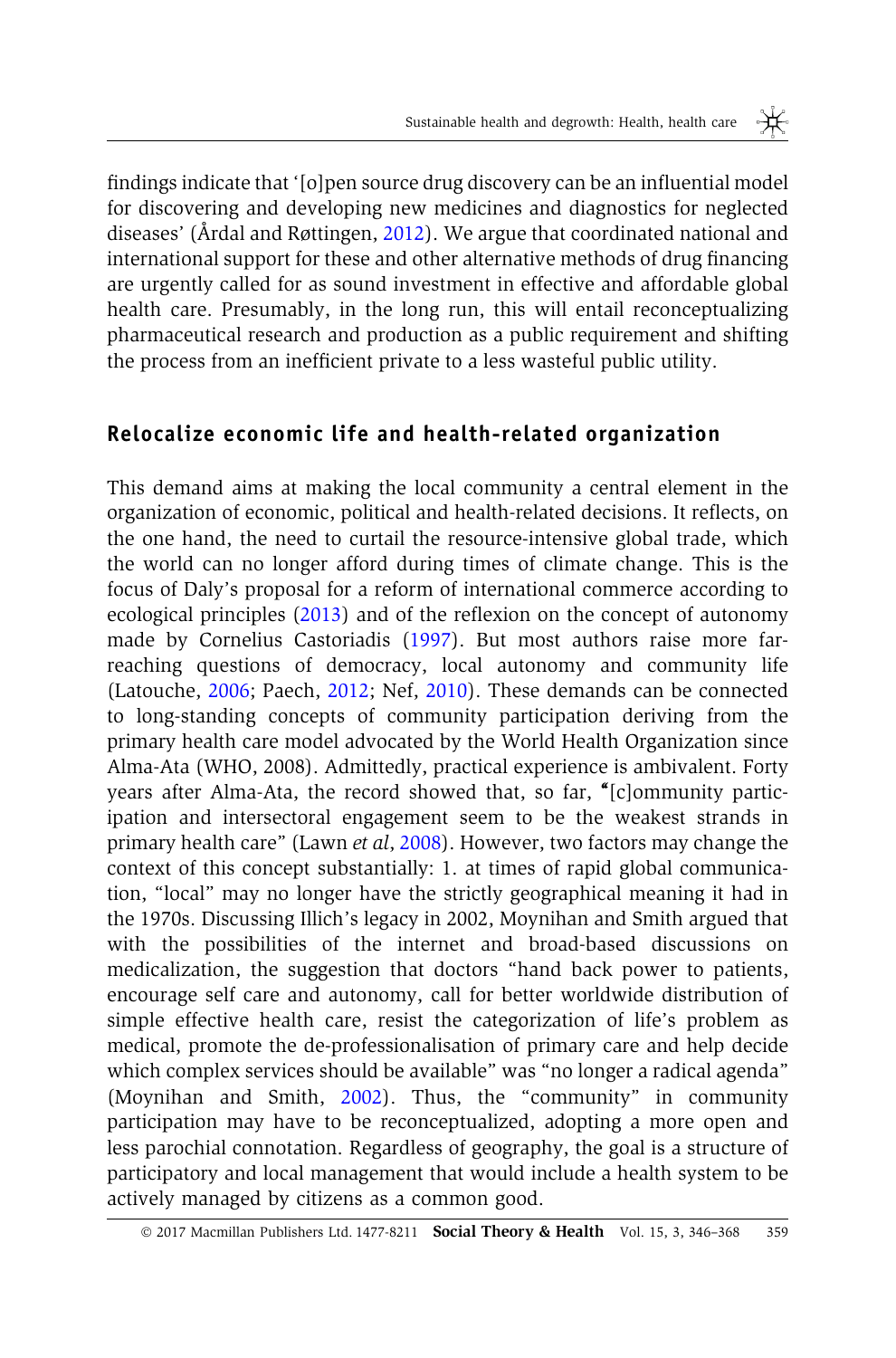Thereby, this idea ties into a reconsideration of citizen participation and democracy at large. As globalization, rising populism and the growing complexity of challenges facing modern societies are tangibly undermining societal trust in the representative democracy of the last century, there is good reason to look for alternatives in order to avoid the loss of democratic values to less benign forms of government. A number of alternative and experimental forms have sprung up in recent years, including those born of a radical opposition to existing structures like the concept of inclusive democracy, developed by Takis Fotopoulos ([1997](#page-19-0)) or the more recent camps of the Indignados. A similarly radical break with conventional democracy entails the replacement of some forms of election by sortition, whereby citizens are appointed at random by a lottery organized in a way to guarantee the representation of different societal groups (Van Reybrouck,  $2016$ ).<sup>1</sup> This method aims at increasing the integration of citizens in the process of governing their country, increasing rights as well as responsibilities. In consultative format, the idea is presently being tested with citizens' assemblies in Ireland, established in 2016. The courage to try innovative forms of democracy would provide a richer pool of possibilities when confronting the upcoming environmental, social, economic and health challenges of the twenty-first century.

#### Reduce inequality through redistribution

Given the obscene differences of income and wealth between rich and poor in the world, a reduction of global inequality is urgently called for, both because it is morally imperative and because it is necessary to prevent unrest (and increasing numbers of migrants). Besides, there is no doubt that a reduction of poverty and socio-economic disparity would dramatically increase population health in many countries. In 2008, the WHO Commission on Social Determinants of Health singled out a fair distribution of goods and services as a central health element, declaring flatly 'Social justice is a matter of life and death' (Commission, [2008](#page-19-0), iii). Health equity has since taken a prominent role in international health discussions and formed the central theme of the 2011 World Conference on Social Determinants of Health in Rio de Janeiro (WHO, [2012\)](#page-21-0). Similarly, the work done by Wilkinson and Pickett [\(2009\)](#page-22-0) and Seeman *et al.* [\(2014](#page-21-0)) indicates that, on national or local scales, relative deprivation seems at least as important as absolute poverty (Wilkinson and Pickett, [2009](#page-22-0); Seeman et al, [2014](#page-21-0)).

Recent developments towards more global equality have come with a dangerously high price. A case in point is the truly astounding rise out of poverty of an estimated 600 million people in China (Lakner and Milanovic,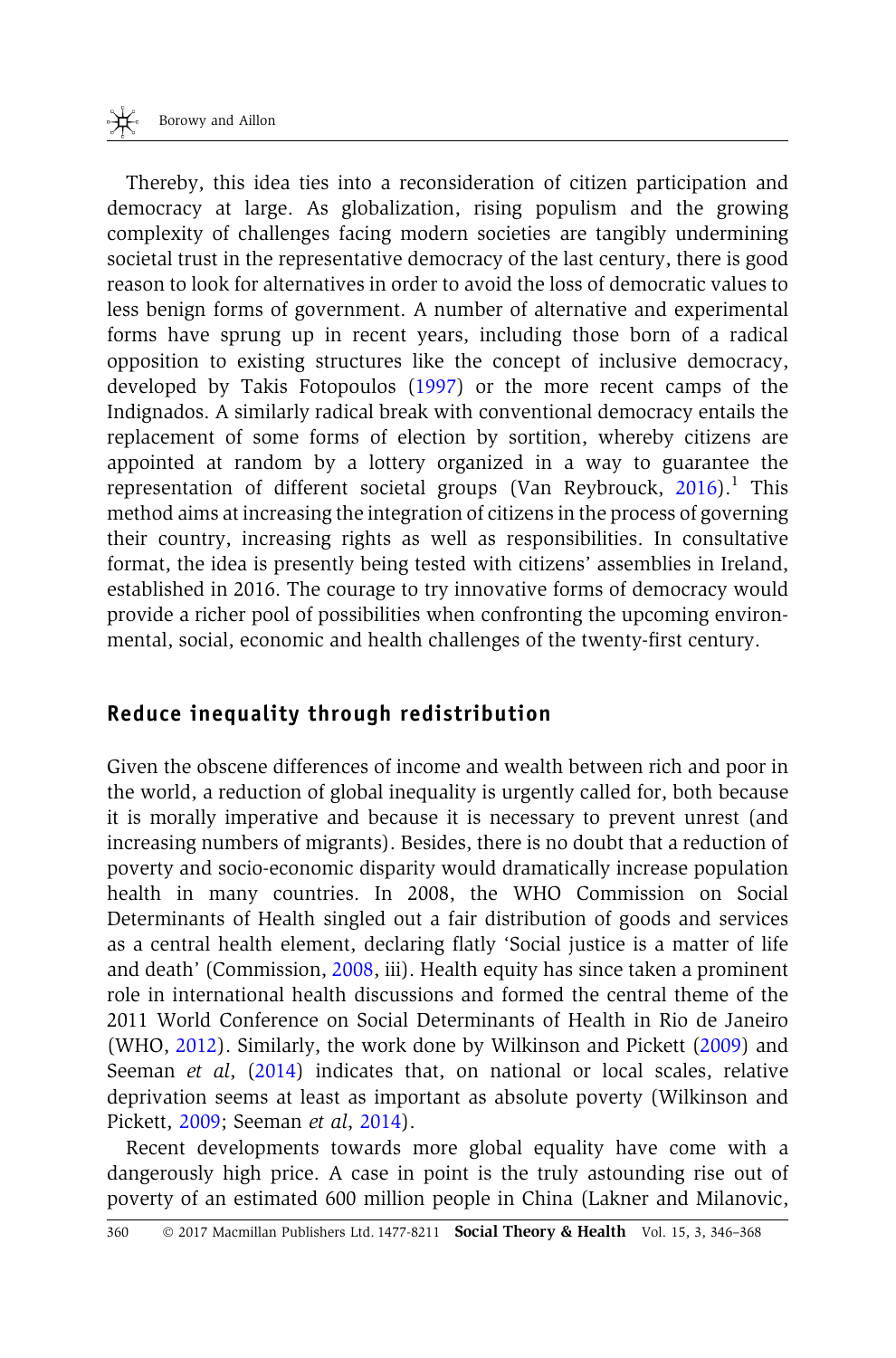[2013\)](#page-20-0), which has been bought with an increase in domestic inequality and with immense environmental degradation. By 2006 only one percent of the Chinese urban population lived in cities which met the air quality standards in particulate matter of the European Union. Air pollution has improved somewhat since but remains critical, as does water pollution (Zheng and Kahn, [2013](#page-22-0)). Given the far-reaching repercussions of this type of development for climate change, a repetition on a global scale is inconceivable.

Advocates of continued growth frequently acknowledge this fact but argue that it is possible to "grow out of" the burdens both of poverty and inequality, a belief that goes back to a curve suggested by future Nobel Prize laureate Simon Kuznets ([1955](#page-20-0)). However, subsequent studies based on large datasets of countries have found little confirmation of the Kuznets' inequality hypothesis, which appeared to be a function of a biased selection of very limited available data. Instead, income distribution seems to depend on regional and domestic politics rather than on overall income levels (Deininger and Squire, [1998](#page-19-0); Palma, [2011](#page-21-0)). There is good evidence that, in the absence of strong redistributive features, economic growth inherently increases economic inequality (Piketty, [2013](#page-21-0)).

A reduction of income and – eventually – wealth inequality through redistribution is a central demand of degrowth scholarship, and given the assumed limits of overall growth, more equality will require some forms of redistribution. Proposals include establishing both regulations for both minimum and maximum incomes (Daly, [2013](#page-19-0)), redistribution of money through taxation (Jackson, [2009](#page-20-0)), a public stock system and, internationally, financial transfers, equal access to global commons and easier technology transfer from North to South (nef, [2010](#page-21-0)) or less clearly defined means (Latouche, [2006\)](#page-20-0). Given the centrality of (in-)equality for health, the health community should get involved in pertinent discussions. On a global scale, a beginning has been made by the People's Health Movement. Born from widespread disillusionment with the unfulfilled promises of the 1978 Alma-Ata conference, this grassroots movement formed in 2000 has since grown into a formidable organization active in over 70 countries. The demands listed in their People's Health Charter ([2000\)](#page-21-0) include the replacement of growthcentred economic theories with 'alternatives that create human and sustainable societies' as well as far-reaching changes in global economic structures. Similarly, the 'Italian Network for Health and Sustainability', composed of 25 associations, which signed the 'Bologna Manifesto for Sustainability and Health' [\(http://www.sostenibilitaesalute.org/wp-content/uploads/2014/06/](http://www.sostenibilitaesalute.org/wp-content/uploads/2014/06/Bologna-Manifesto2.pdf) [Bologna-Manifesto2.pdf](http://www.sostenibilitaesalute.org/wp-content/uploads/2014/06/Bologna-Manifesto2.pdf)) declared that: 'the present prevailing paradigm… is unable to safeguard the health of present and future generations' and called for 'an alternative model, not only aimed at growth' (Rete Sostenibilità e

<sup>© 2017</sup> Macmillan Publishers Ltd. 1477-8211 **Social Theory & Health** Vol. 15, 3, 346–368 361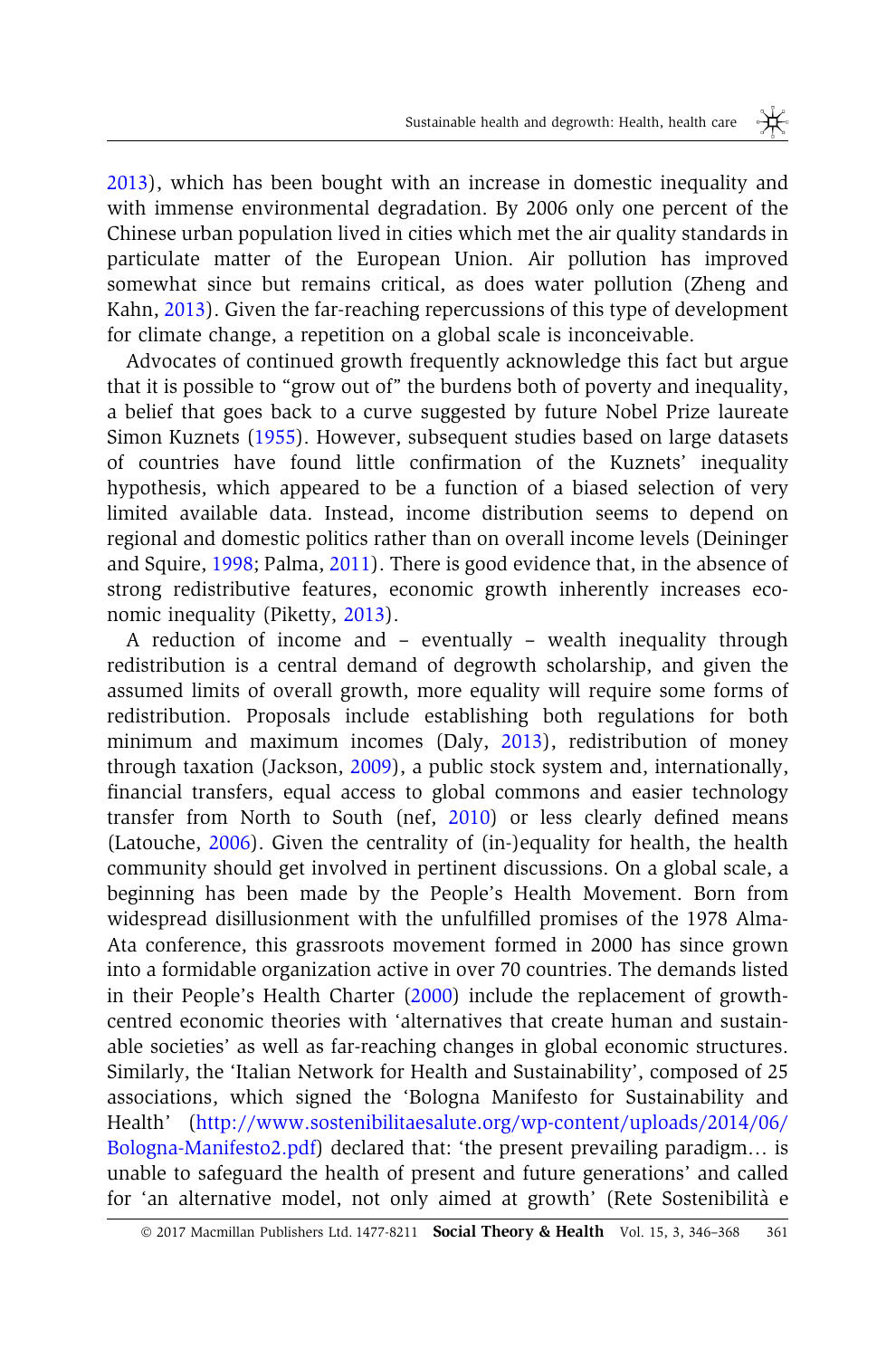Salute, 2014). In the long run, all partners in the health sector should address the question of which national and global distribution of income, wealth and opportunity they consider appropriate and which methods they endorse to get there. This is another way of saying that health workers should engage in debates about degrowth policies.

# Conclusions

As the world is approaching its environmental and economic limits to growth, societies are not well prepared for what promises to be a transformation of similar magnitude as the industrial revolution some 200 years ago. Despite the many ways in which population health is affected, the health sector appears, as yet, curiously unaware of the challenges ahead. This paper is meant to be an early contribution to further more detailed studies about a broad range of topics. Unsolved questions include (but are by no means limited to) the following:

1. What is the adequate scale to which the economic output could or should be reduced? Which approximate level or range of levels of material wellbeing is most conducive to population health and how should it be measured?

In this context, it would be interesting to develop macro-economic models of degrowth that aim at capturing the short- and long-term effects of degrowth policies on health. Furthermore, it would be interesting on a micro-economic scale, to study small communities that are implementing a degrowth transition and to evaluate different health outcomes.

What indicator can be found that can adequately expresses the connection between health today and its relations to health (needs) of future generations? While it is clearly nonsensical to declare a specific one-sizefits-all number this does not undo the necessity to have some sense of where future development should be headed when it is no longer a continuous "more".

2. How should sustainable health be envisaged? Which level of health is an ethically defensible norm? Specifically, what is the minimum of material consumption within homes, hospitals and public spaces required for sustainable health? In other words, what degree of production, consumption, waste production and inequality will be socially acceptable because the benefits are believed to outweigh its harm? Unlike for degrowth, whose implementation has not been seriously attempted anywhere to far, the public health community has faced somewhat similar considerations in real life in difficult negotiations about primary health care or essential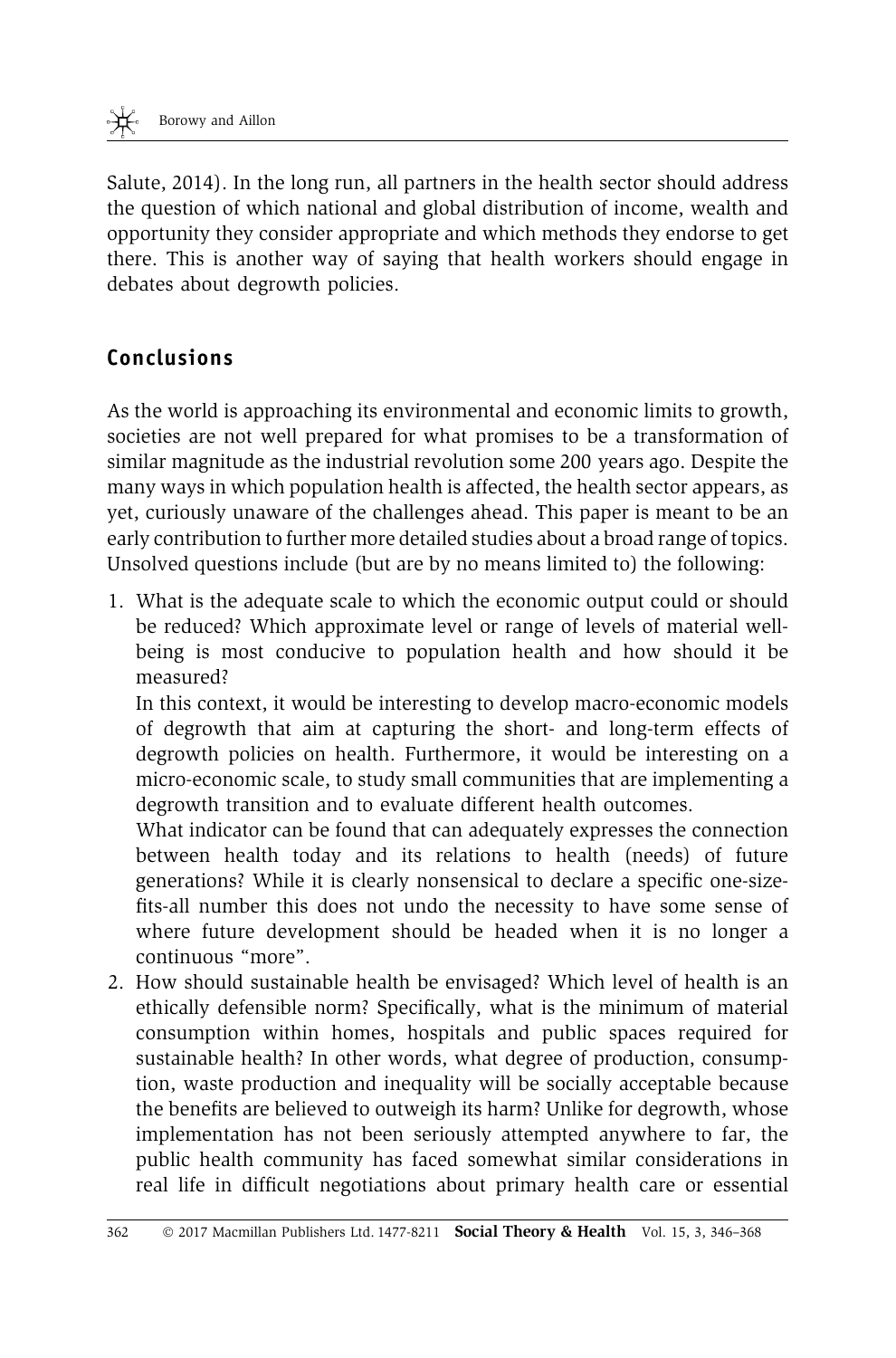¥€

drugs, and the experience gained may prove useful for similar efforts in a broader socio-economic context.

- 3. From which threshold onwards does medicalization become counterproductive? Which amount of resources is it ethical to spend on new and expensive technologies, using funds that are thereby unavailable for primary health care purposes?
- 4. What are the trajectories and the extent of physical, social and cultural iatrogenesis?
- 5. What new forms of medical research and of democracy can more effectively serve the therapeutic and preventive health needs of populations in different countries without requiring high and rising revenues?
- 6. How can lives be shaped in healthful and fulfilling ways in which increasing productivity is not translated into rising incomes but increasing free time?
- 7. Where are degrowth and health agendas easily complementary, where do they seem contradictory and how can those differences be reconciled?
- 8. How can a shift towards a more holistic and less mechanistic understanding of health and healthcare be encouraged?
- 9. Finally how can the resulting findings be effectively translated into policies and grassroots actions in order to promote a transition towards a more sustainable and healthy society?

Seeking answers to these questions will require interdisciplinary cooperation, and hopefully, activists and scholars on both sides will recognize that their causes are interlinked. No degrowth transformation will be successful if it ignores the health needs of the people whose lives it is designed to improve, and in the face of foreseeable environmental and economic crisis in the wake of fading economic growth no public health policy will be successful if it ignores the socio-economic and environmental determinants of health. So far, discussions along those lines tend to be limited to fringe groups of both communities, such as the People's Health Movement and the 'Italian Network for Health and Sustainability', cited above. This paper argues that it is time for discussions on degrowth to enter the mainstream medical and health community and for doctors and other health workers to acknowledge that they have a significant role to play and important experience to contribute when our societies face the upcoming challenge of no-longer growing economies.

#### About the Authors

Iris Borowy is Distinguished Professor at Shanghai University. She studied at the Universities of Tübingen (Germany) and Maryland (USA). She received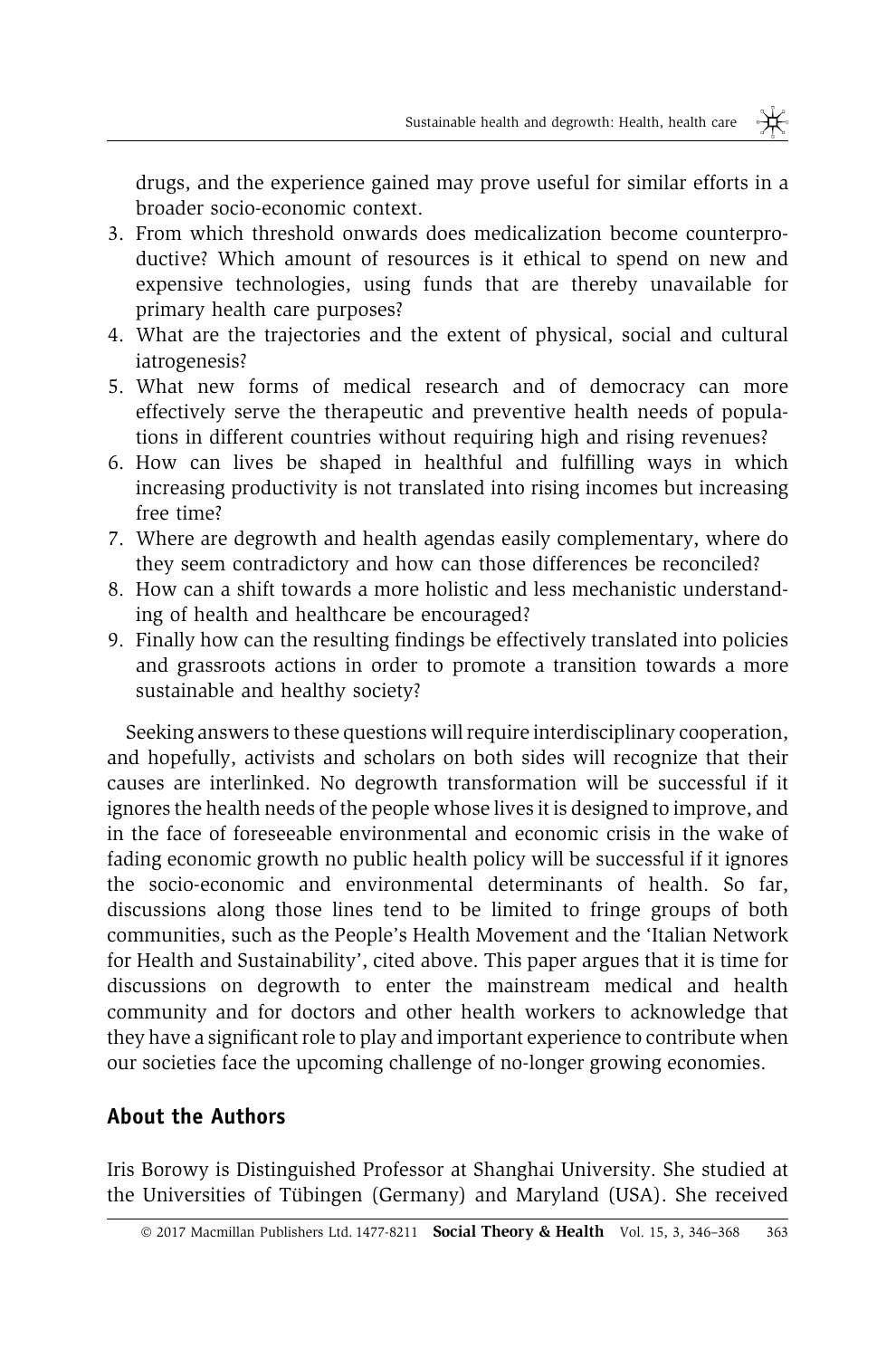<span id="page-18-0"></span>her Ph.D. from the University of Rostock (Germany) where she subsequently worked for twelve years. Since then, she has been teaching and doing research at the universities of Aachen and Lüneburg (Germany) and has been a visiting scholar at the University of Bergen (Norway) and the Casa Oswaldo Cruz in Rio de Janeiro (Brazil). Her research focuses on international organizations, international health policies and environmental history. Since February 2016, she has been working as a professor of history at Shanghai University.

Jean-Louis Aillon is a medical doctor and dynamic Adlerian psychotherapist working at the Frantz Fanon Center in Turin. He is also a PhD student in Psychology, Anthropology and Cognitive Science at the Universita` degli Studi di Genova. He is president of the Italian ''Movimento per la Decrescita Felice'' (Movement for Happy Degrowth) and spokesperson for the Italian Network for Sustainability and Health. His research focuses on issues related to degrowth, health and youth, particularly in the context of Critical Ethnopsychiatry and Cultural Psychiatry.

#### Note

1 Assemblies of 99 randomly selected citizens are discussing five important policy issues, hearing a broad range of pertinent information, and will subsequently provide reports and – nonbinding – recommendations to the Irish parliament. Three of these issues, abortion, an ageing population and climate change, have clear public health implications. ([https://www.](https://www.citizensassembly.ie/en/Home/) [citizensassembly.ie/en/Home/\)](https://www.citizensassembly.ie/en/Home/).

## References

- Aillon, J.L., Dal Monte, P., Ferrari, C. and Gardini, A. (2012) Special session on health and degrowth. In: Third International Conference on Degrowth for Ecological Sustainability and Social Equity, Venezia, 19–23 September. [http://decrescitafelice.it/wp-content/uploads/11-J.](http://decrescitafelice.it/wp-content/uploads/11-J.Aillon.-doctors-for-degrowth.pdf) [Aillon.-doctors-for-degrowth.pdf](http://decrescitafelice.it/wp-content/uploads/11-J.Aillon.-doctors-for-degrowth.pdf). Accessed 5 May 2016
- Aillon, J.L. and Dal Santo, E. (2014) 'Health and Degrowth', a new paradigm in the field of sustainability. Paper presented at the Fourth International Conference on Degrowth for Ecological Sustainability and Social Equity, Leipzig 2014. [http://co-munity.net/system/files/](http://co-munity.net/system/files/3503.pdf) [3503.pdf.](http://co-munity.net/system/files/3503.pdf) Accessed 5 May 2016.
- Anand, S. and Hanson, K. (2004) Disability-adjusted life years: A critical review. In: Sudhir, A., Fabienne, P., Amartya, S. (eds.) Public Health, Ethics, and Equity. Oxford: Oxford University Press, pp. 183–200.
- Årdal, C. and Røttingen, J.A. (2012) Open source drug discovery in practice: A case study. PLoS Neglected Tropical Diseases. doi[:10.1371/journal.pntd.0001827.](http://dx.doi.org/10.1371/journal.pntd.0001827)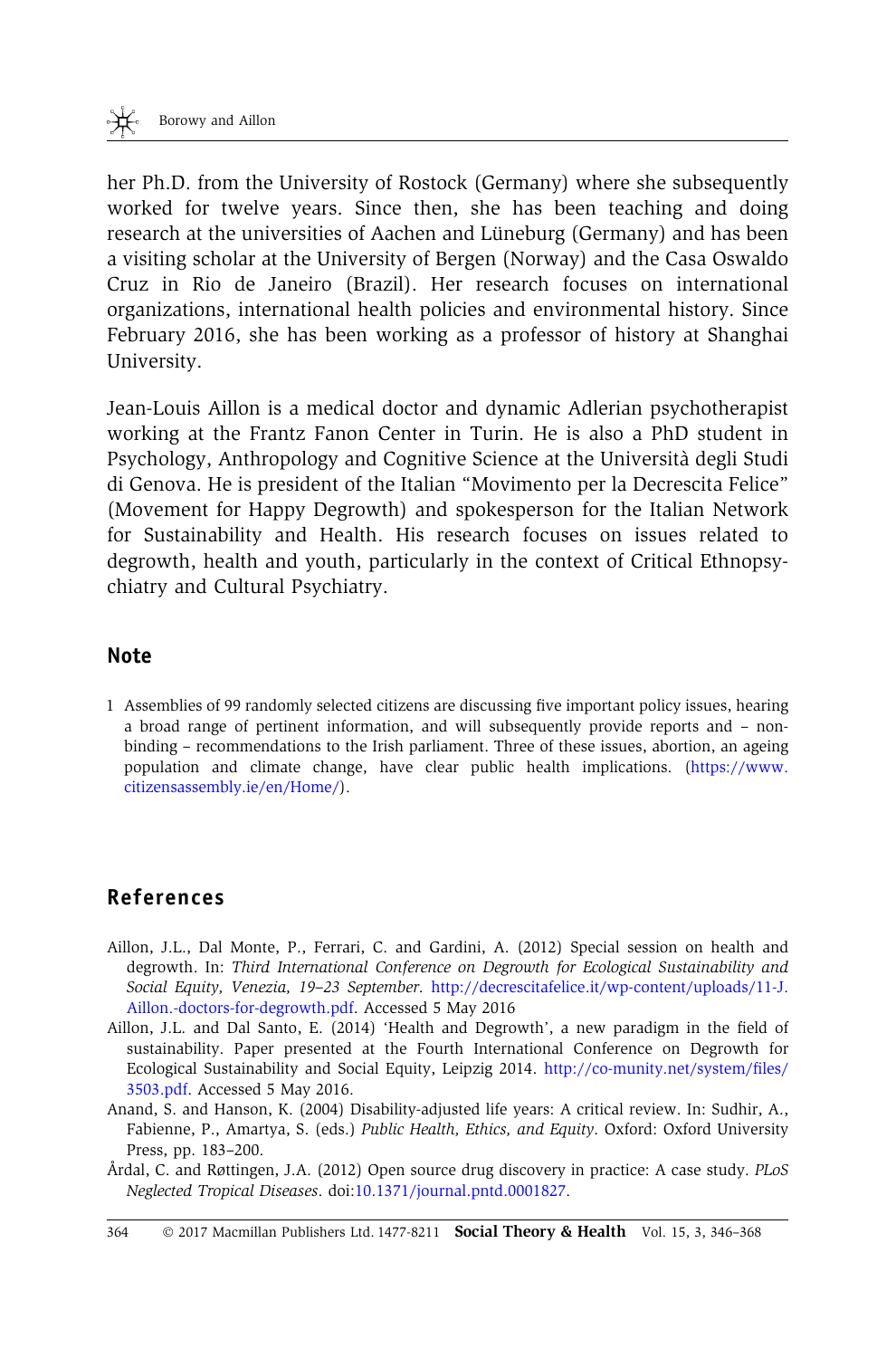- <span id="page-19-0"></span>Asara, V., Profumi, E. and Kallis, G. (2013) Degrowth, democracy and autonomy. Environmental Values 22: 217–239.
- Berwick, D.M. and Hackbarth, A. (2012) Eliminating waste in US Health Care. *JAMA* 307(14): 1513–1516.
- Bezruchka, S. (2009) The effect of economic recession on population health. Canadian Medical Association Journal 181(5): 281–285. doi:[10.1503/cmaj.090553](http://dx.doi.org/10.1503/cmaj.090553).
- Borowy, I. (2013) Degrowth and public health in Cuba: Lessons from the past? Journal of Cleaner Production 38: 17–26.
- Borowy, I. (2014) Sustainable health. Why WHO should get involved in discussions on new developmental models. WHO Bulletin 92: 699.
- Borowy, I. (2017) Economic growth and health: Evidence, uncertainties and connections over time and place. In: I. Borowy and M. Schmelzer (eds.) History of the Future of Economic Growth. Milton Park: Routledge, pp. 129–153.
- Cassel, C.K. and Guest, J.A. (2012) Choosing wisely: Helping physicians and patients make smart decisions about their care. JAMA 307: 1801–1802.
- Castoriadis, C. (1997) The Imaginary Institution of Society. Cambridge: Polity Press.
- Commission on Social Determinants of Health. (2008) Closing the gap in a generation: Health equity through action on the social determinants of health. Geneva: WHO. [http://www.who.](http://www.who.int/social_determinants/thecommission/finalreport/en/) [int/social\\_determinants/thecommission/finalreport/en/](http://www.who.int/social_determinants/thecommission/finalreport/en/). Accessed 12 July 2015.
- Costello, A., Abbas, M., Allen, A., et al (2009) Managing the health effects of climate change. The Lancet 373(9676): 1693–1733.
- D'Alisa, G., Demaria, F. and Kallis, G. (eds.) (2014) Degrowth: A Vocabulary for a New Era. London: Routledge.
- Daly, H. (1973) Toward a Steady-State Economy. San Francisco: W. H. Freeman.
- Daly, H. (2013) Top 10 Policies for a Steady-State Economy. CASSE. 29 Oct 2013. [http://](http://steadystate.org/top-10-policies-for-a-steady-state-economy/) [steadystate.org/top-10-policies-for-a-steady-state-economy/.](http://steadystate.org/top-10-policies-for-a-steady-state-economy/) Accessed 1 Feb 2017.
- Deininger, K. and Squire, L. (1998) New ways of looking at old issues: Inequality and growth. Journal of Development Economics 57: 259–287.
- Demaria, F. et al (2013) What is degrowth? From an activist slogan to a social movement. Environmental Values 22: 191–215.
- De Vogli, R. and Owusu, J.T. (2015) The causes and health effects of the Great Recession: From neoliberalism to 'healthy de-growth'. Critical Public Health 25/1: 15–31.
- Doran, E. and Henry, D. (2008) Disease mongering: Expanding the boundaries of treatable disease. Internal Medicine Journal 38: 858–861.
- Engel, G.L. (1977) The need for a new medical model: A challenge for biomedicine. Science 196: 129–136.
- Floud, R., Fogel, R., Harris, B. and Hong, S.C. (2011) The Changing Body. Health, Nutrition, and Human Development in the Western World Since 1700. Cambridge: Cambridge University Press.
- Fogel, R. (2012) Explaining Long-term Trends in Health and Longevity. Cambridge: Cambridge University Press.
- Forgacs, I. and Loganayagam, A. (2008). Overprescribing proton pump inhibitors. BMJ 336(7634):  $2 - 3$ .
- Fotopoulos, T. (1997) Towards an Inclusive Democracy. London/New York: Cassell.
- Frohock, F. (2002) Moving lines and variable criteria: Differences/connections between allopathic and alternative medicine. The ANNALS of the American Academy of Political and Social Science September 583:214–232.
- Gagne, J. and Choudhry, N. (2011) How many 'me-too' drugs is too many? JAMA 305(7):711–712.
- Gagnon, M.A. and Lexchin, J. (2008) The cost of pushing pills: A new estimate of pharmaceutical promotion expenditures in the United States. PLoS Medicine 5(1): e1. doi:[10.1371/journal.](http://dx.doi.org/10.1371/journal.pmed.0050001) [pmed.0050001](http://dx.doi.org/10.1371/journal.pmed.0050001).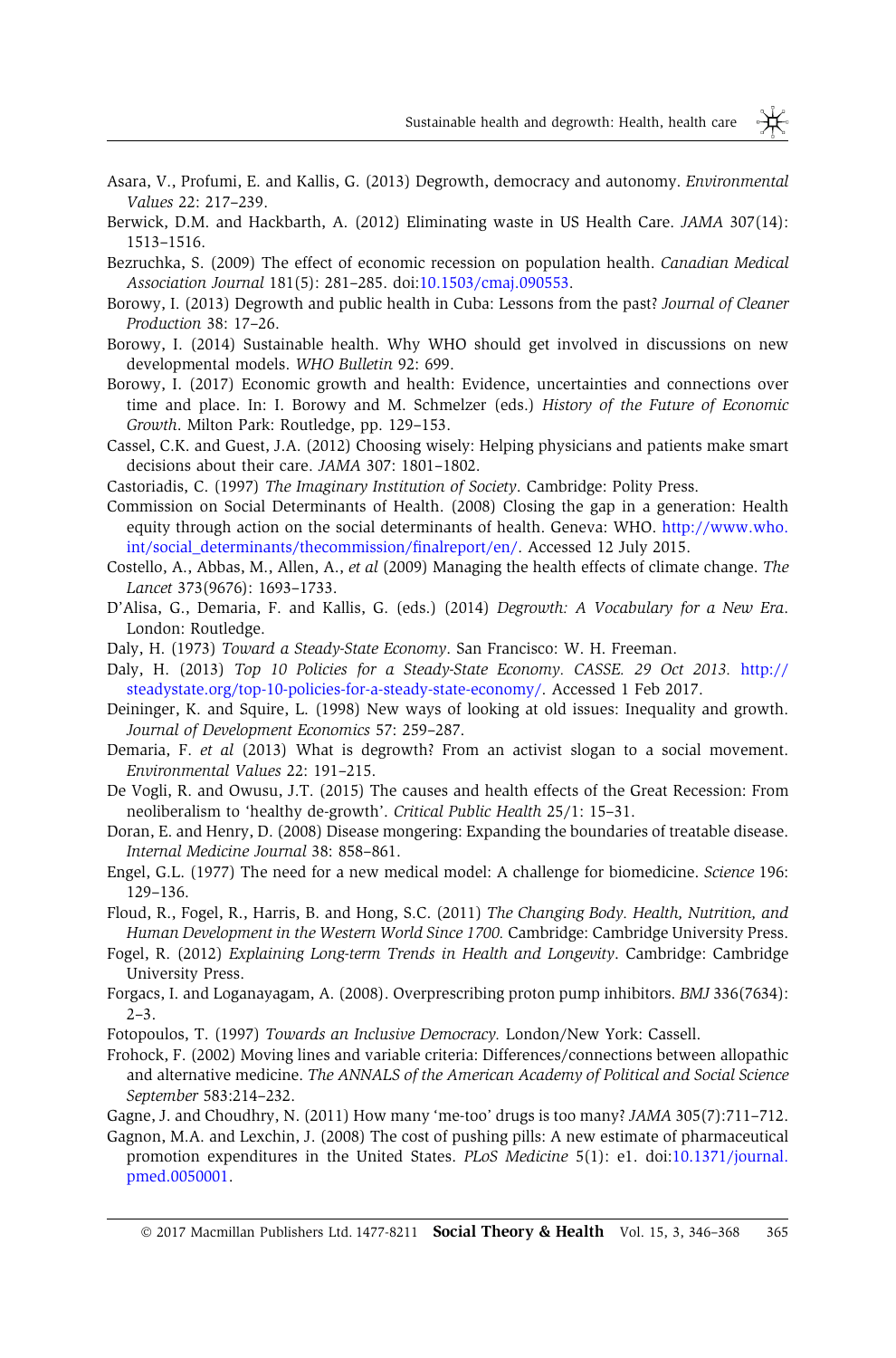- <span id="page-20-0"></span>Georgescu-Roegen, N. (1971) The Entropy Law and the Economic Process. Cambridge: Harvard University Press.
- Gertham, U.G. and Ruhm, C.H. (2002) Deaths rise in good economic times: Evidence from the OECD. NBER Working Paper Series, 9357. <http://www.nber.org/papers/w9357>.
- Grady, D. and Redberg, R.F. (2010) Less is more: How less health care can result in better health. Archives of internal medicine 170(9): 749–750.
- Hales, S., Kovats, S., Lloyd, S., Campbell-Lendrum, D. (2014) Quantitative Risk Assessment of the Effects of Climate Change on Selected Causes of Death, 2030s and 2050s. Geneva: World Health Organization.
- Hall, M.A. and Schneider, C. (2008) Patients as consumers: Courts, contracts, and the new medical marketplace. Michigan Law Review 106: 643–689.
- Herman, P.M. et al (2012). Are complementary therapies and integrative care cost-effective? BMJ Open, 2:e001046. doi:[10.1136/bmjopen-2012-001046.](http://dx.doi.org/10.1136/bmjopen-2012-001046)
- Hyatt, J. (2014) Down with Sustainable Development! Long Live Convivial Degrowth! Inter Press Service. [http://www.ipsnews.net/2014/11/down-with-sustainable-development-long-live](http://www.ipsnews.net/2014/11/down-with-sustainable-development-long-live-convivial-degrowth/)[convivial-degrowth/](http://www.ipsnews.net/2014/11/down-with-sustainable-development-long-live-convivial-degrowth/). Accessed 24 February 2017.
- Illich, I. (1973) The Tools for Conviviality. New York: Harper and Row.

Illich, I. (1976) Medical Nemesis: The Expropriation of Health, New York: Pantheon Books.

- Jackson, T. (2009) Prosperity without Growth. London: Earthscan.
- Kallis, G., Kerschner, C. and Martinez-Alier, J. (2012) The economics of degrowth. Ecological Economics 84: 172–180.
- Kickbusch, I. (2015) The political determinants of health—10 years on. BMJ 350: h81.
- King, C. and Bertino, A.-M. (2008) Asymmetris of poverty: Why global burden of disease valuations underestimate the burden of neglected tropical diseases. PLOS. Neglected Tropical Diseases. doi:[10.1371/journal.pntd.0000209](http://dx.doi.org/10.1371/journal.pntd.0000209)

Krausmann, F., Erb, K.-H., Gingrich, S. et al (2013) Global human appropriation of net primary production doubled in the 20th century. PNAS 110(25): 10324–10329.

- Kuznets, S. (1955) Economic growth and income inequality. American Economic Review 45: 1–28.
- Lakner, C. and Milanovic, B. (2013) Global income distribution: From the fall of the Berlin wall to the great recession. World Bank Policy Research Working Paper 6719.
- Latouche, S. (2006) Le pari de la décroissance. Paris: Fayard. (engl: A Farewell to Growth. Cambridge: Polity Press, Cambridge, 2009).
- Lawn, J. et al (2008) Alma-Ata 30 years on: Revolutionary, relevant, and time to revitalize. The Lancet 372(9642): 917–927
- Macfarlane, J. et al (1997) Influence of patients' expectations on antibiotic management of acute lower respiratory tract illness in general practice: Questionnaire study. BMJ 315: 1211–1214.
- Martinez-Alier, J. et al (2010) Sustainable de-growth: Mapping the context, criticisms and future prospects of an emergent paradigm. Ecological Economics 69(9): 1741–1747.
- McNeill, J. (2002). Earth, Wind, Water and Fire: Resource Exploitation in the Twentieth Century. Global Dialogue, 4(1). <http://worlddialogue.org/print.php?id=177>.
- Meadows, D., Meadows, D., Behrens III, W. and Randers, J. (1972) The Limits to Growth. New York: Universe Books.
- Missoni, E. (2015) Degrowth and health: Local action should be linked to global policies and governance for health. Sustainability Science 10/3: 439–450.
- Mont, D. (2007) Measuring health and disability. Lancet: 369, 1658–1663.
- Moynihan, R., Heath, I. and Henry, D. (2002) Selling sickness: The pharmaceutical industry and disease mongering. BMJ 324: 886–891.
- Moynihan, R. and Smith, R. (2002) Too much medicine?: Almost certainly. BMJ: British Medical Journal 324: 859.
- Moynihan, R., Doust, J. and Henry, D. (2012) Preventing overdiagnosis: How to stop harming the healthy. BMJ 344: e3502.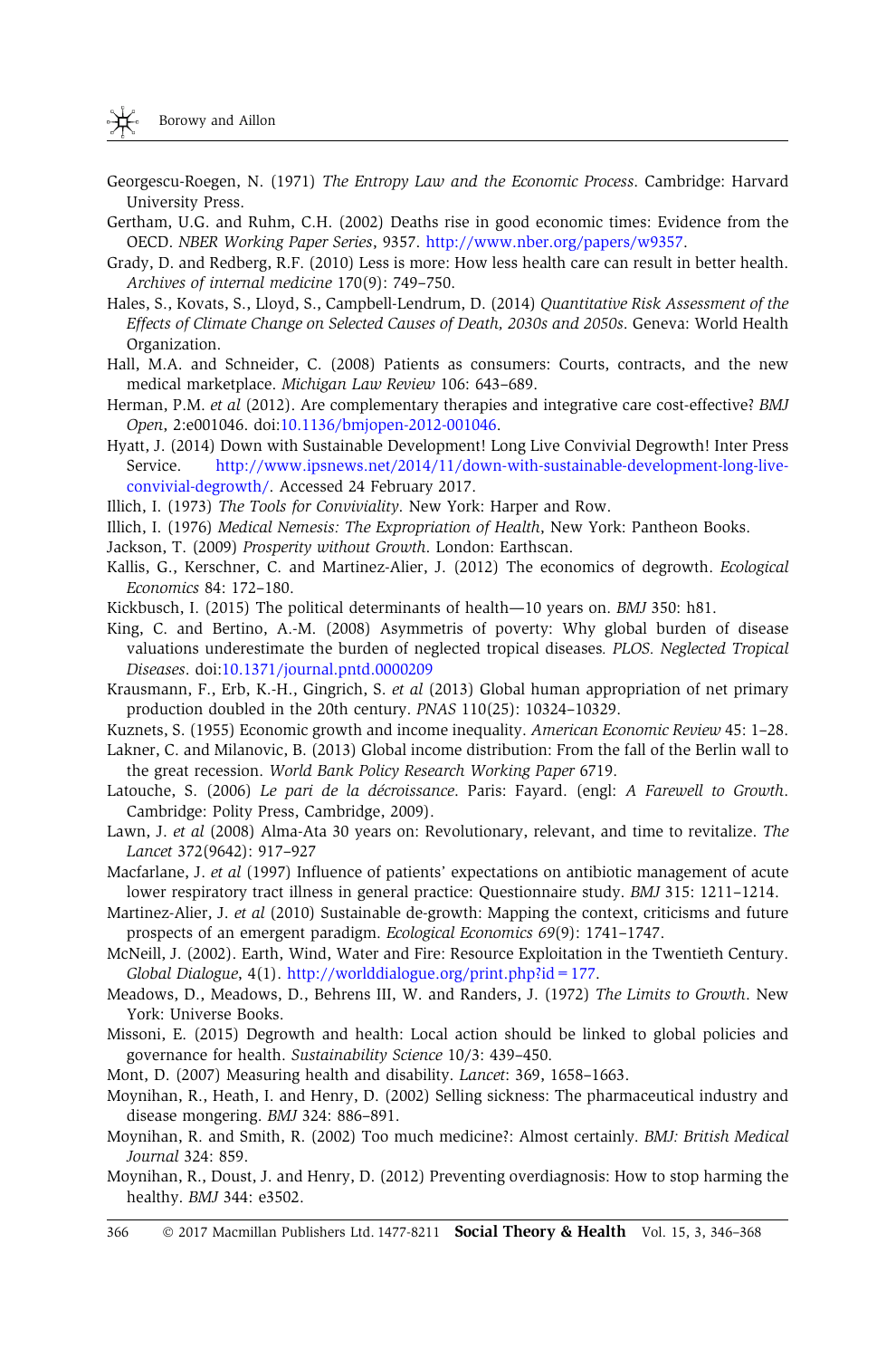- <span id="page-21-0"></span>Nef (New Economics Foundation). (2010) The Great Transition. [http://www.neweconomics.org/](http://www.neweconomics.org/publications/entry/the-great-transition) [publications/entry/the-great-transition.](http://www.neweconomics.org/publications/entry/the-great-transition) Accessed 12 Jul 2015.
- nef. (2010) Growth isn't possible. Written by Simms, A., Johnson, V. and Chowla, P. London: nef. Nef. (2016) The Happy Planet Index 2016. <http://happyplanetindex.org/>.
- NIHCM. (2002) Changing Patterns of Pharmaceutical Innovation. The National Institute for Health Care Management Research and Educational Foundation. [www.nihcm.org](http://www.nihcm.org).
- Paech, N. (2012) Befreiung vom Überfluss. [Liberation from Affluence] Munich: Oekom Verlag.
- Palma, J.G. (2011) Homogeneous middles vs. heterogeneous tails, and the end of the 'Inverted-U': The share of the rich is what it's all about. Cambridge Working Papers in Economics (CWPE) 1111. <http://www.econ.cam.ac.uk/dae/repec/cam/pdf/cwpe1111.pdf>.
- People's Health Movement. (2000) People's Charter for Health. [http://www.phmovement.org/](http://www.phmovement.org/sites/www.phmovement.org/files/phm-pch-english.pdf) [sites/www.phmovement.org/files/phm-pch-english.pdf](http://www.phmovement.org/sites/www.phmovement.org/files/phm-pch-english.pdf).
- Piketty, T. (2013) Le capital au XXIème siècle. [Capital in the Twenty-First Century]. Paris: Éditions du Seuil
- Rayner, G. and Lang, T. (2012) Ecological Public Health. London and New York: Routledge.
- Rao, V.M. and Levin, D.C. (2012) The overuse of diagnostic imaging and the Choosing Wisely initiative. Annals of internal medicine 157: 574–576.
- Roberti di Sarsina, P. and Iseppato, I. (2010) Person-centred medicine: Towards a definition. Forschende Komplementärmedizin 17(5): 277–278.
- Ruhm, C.J. (2007) A healthy economy can break your heart. Demography 44: 829–848.
- Schneider, F. et al (2010) Crisis or opportunity? Economic degrowth for social equity and ecological sustainability. Introduction to this special issue. Journal of cleaner production 18(6): 511–518.
- Seeman, M., et al (2014) Social status and biological dysregulation: The 'status syndrome' and allostatic load. Social Science and Medicine 118: 143–151.
- Silenzio, V. (2002) What is the role of complementary and alternative medicine in public health? The American Journal of Public Health 92(10): 1562–1564.
- Spence, M. (2009) Introduction. In: Spence, M. and Lewis, M. (eds.) Health and Growth. New York: World Bank.
- Suls, J. and Rothman, A. (2004) Evolution of the biopsychosocial model: Prospects and challenges for health psychology. Health Psychology 23(2): 119.
- Tapia Granados, J.A. and Diez Roux, A.V. (2009) Life and death during the Great Depression. PNAS. [http://www.pnas.org/content/106/41/17290.](http://www.pnas.org/content/106/41/17290)
- Tokic, D. (2012) The economic and financial dimensions of degrowth. Ecological Economics 84: 49–56
- Trouiller O. and Olliaro, P.L. (1999) Drug development output from 1975 to 1996: What proportion for tropical diseases? International Journal of Infectious Diseases 3: 61–63.
- Van Reybrouck, D. (2016) Against Elections: The Case for Democracy. London: The Bodley Head.
- WCED (World Commission on Environment and Development) (1987, reprinted 2009). Our Common Future, Oxford: Oxford University Press.
- WHO. [http://www.who.int/countries/en/.](http://www.who.int/countries/en/) Accessed 12 July 2015.
- WHO. (1946) Constitution. [http://apps.who.int/gb/bd/PDF/bd47/EN/constitution-en.pdf?ua=1.](http://apps.who.int/gb/bd/PDF/bd47/EN/constitution-en.pdf%3fua%3d1) Accessed 12 July 2015.
- WHO. (2011) Consultative Expert Working Group on Research and Development: Financing and Coordination. [http://www.who.int/phi/news/cewg\\_2011\\_background/en/.](http://www.who.int/phi/news/cewg_2011_background/en/) Accessed 12 July 2015.
- WHO. (2012) All for equity. Meeting Report of the World Conference on Social Determinants of Health. [http://www.who.int/sdhconference/resources/Conference\\_Report.pdf](http://www.who.int/sdhconference/resources/Conference_Report.pdf). Accessed 12 July 2015.
- WHO. (2013) WHO Methods and Data Sources for Global Burden of Disease Estimates 2000–2011. Geneva: WHO.